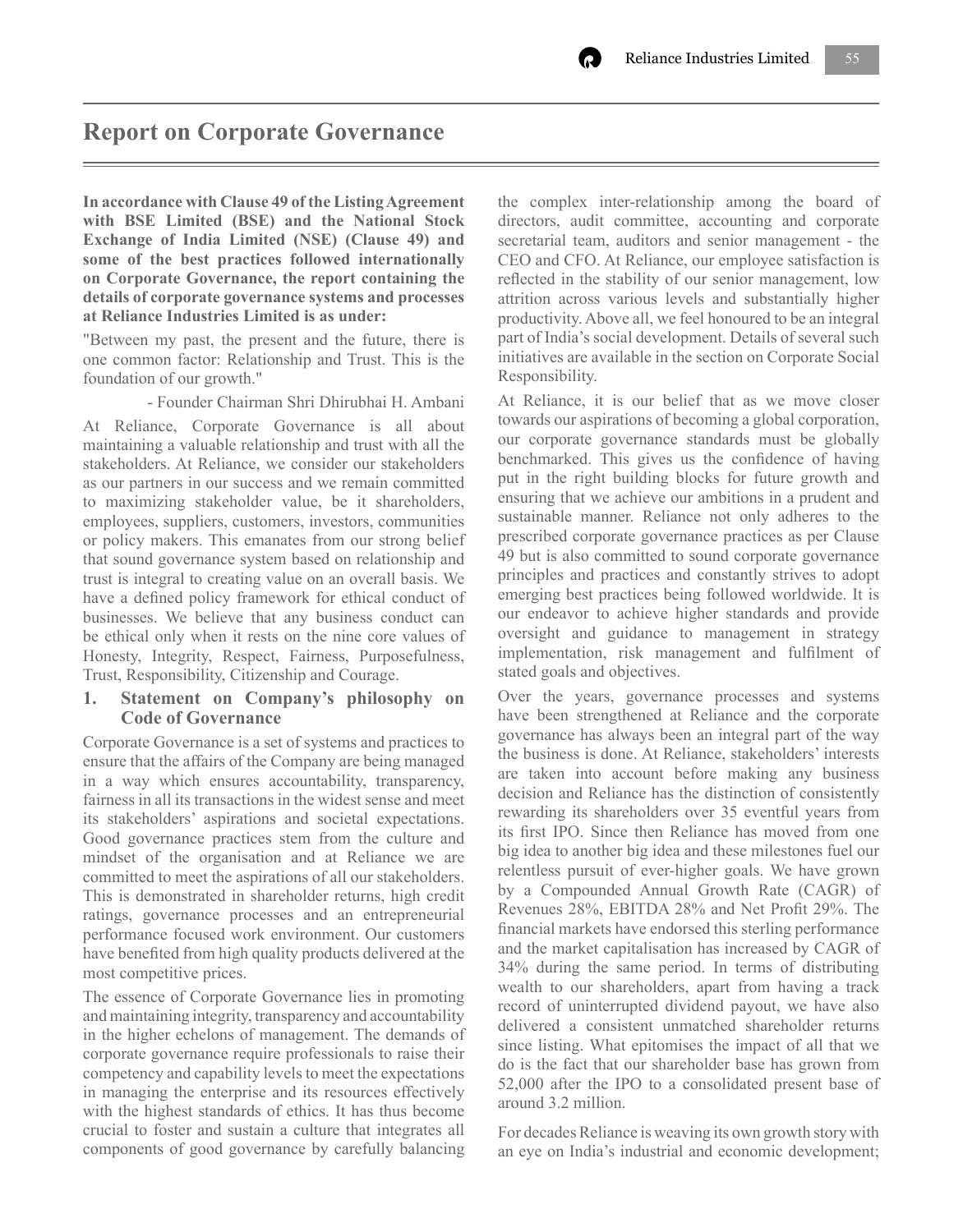transforming the Indian economy with larger than life projects and world class execution. Underlying this quest is Reliance's core belief in the motto – What is good for India is good for Reliance.

Corporate governance is a journey for constantly improving sustainable value creation and is an upward moving target. We have undertaken several initiatives towards maintaining the highest standards of Governance and these include:

**Independent Board with defined role and responsibilities:** A majority of the Board, 7 out of 13, are independent directors. At Reliance, it is our belief that an enlightened Board consciously creates a culture of Board leadership to provide a long-term vision and policy thinking in order to improve the quality of governance. The Board's actions and decisions are aligned with the Company's best interests. It is committed to the goal of sustainably increasing the Company's value. The Audit Committee, Remuneration Committee and Corporate Governance and Stakeholders' Interface Committee comprise only independent directors. The Company has defined guidelines and established framework for the meetings of the Board and Board Committees. These guidelines seek to systematise the decisionmaking process at the meeting of the Board and Board Committees in an informed and efficient manner.

The Board critically evaluates strategic direction of the Company, management policies and their effectiveness. The agenda for Board reviews include strategic review from each of the Board committees, a detailed analysis and review of annual strategic and operating plans and capital allocation and budgets. Additionally, the Board reviews related party transactions, financial reports from the CFO and business reports from each of the sector heads. Frequent and detailed interaction sets the agenda and provides the strategic roadmap for the future growth of the Company.

**Ethics Policies:** Reliance always strives to conduct its business and develop its relationships in a manner that is dignified, distinctive and responsible. At Reliance, we adhere to ethical standards to ensure integrity, transparency, independence and accountability in dealings with all stakeholders. In this direction, we have adopted various codes and policies which act as enablers to carry out our duties in an ethical way. Some of these codes and policies are:

1. Code for Board of Directors and Board Committees.

- 2. Code of Business Conduct and Ethics for Directors/ Management Personnel.
- 3. Code of Conduct for Prohibition of Insider Trading.
- 4. Code of Ethics and Business Policies.
- 5. Policy document on Values and Commitments.
- 6. Manual on Corporate Governance.
- 7. Health, Safety and Environment (HSE) Policy.
- 8. Code of Financial Reporting, Disclosure & Transparency.
- 9. Business Responsibility Policy Manual.

**Audits and internal checks and balances:** M/s. Deloitte Haskins & Sells, Chartered Accountants, M/s. Chaturvedi & Shah, Chartered Accountants, one of India's leading audit firms and a member of the Nexia's global network of independent accounting and consulting firms and M/s. Rajendra & Co., Chartered Accountants, Member of Prime Global, an association of Independent Accounting Firms, the three leading audit firms, audit the accounts of the Company. The Company has a Management Audit Cell besides outside internal auditors that reviews internal controls and operating systems and procedures. A dedicated Legal Compliance Cell ensures that the Company conducts its businesses with high standards of legal, statutory and regulatory compliances. The Company has instituted a legal compliance programme in conformity with best international standards, supported by a robust online system that covers all manufacturing units of the Company as well as its subsidiary companies. The gamut of this system includes statutes such as industrial and labour laws, taxation laws, corporate and securities laws and health, safety and environment regulations.

At the heart of our processes is the wide use of technology that ensures robustness and integrity of financial reporting, internal controls, allows optimal use and protection of assets, facilitates accurate and timely compilation of financial statements and management reports and ensure compliance with statutory laws, regulations and company policies.

#### **Management Initiatives for Controls and Compliance:**

A sub-set of Business Transformation initiative undertaken by the management to support higher growth, institutionalisation of best processes and new structures for governance, is dedicated for management of risk, controls and compliances across the organisation.

Reliance applies a common and systematic approach to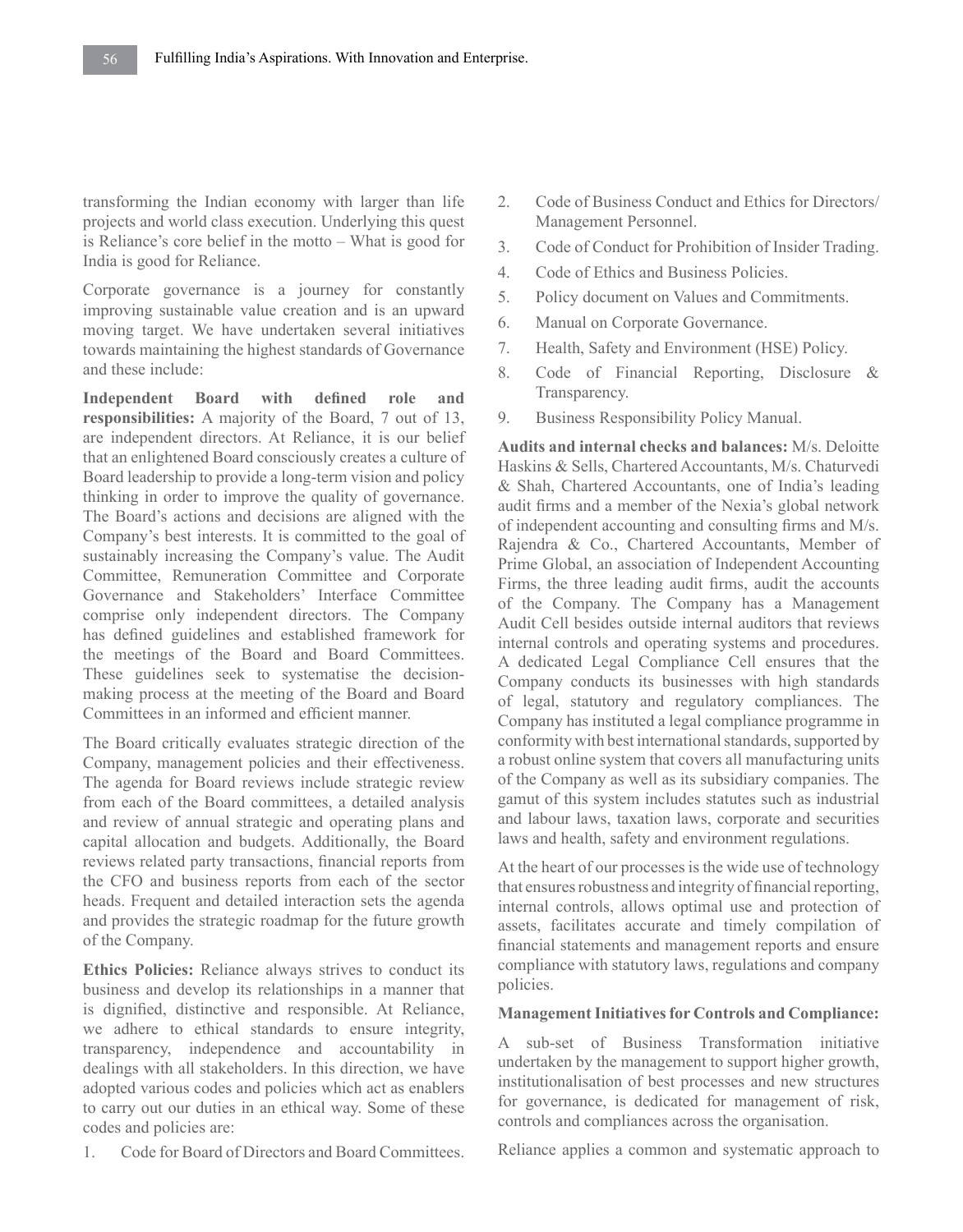the management of risk, controls and compliances in an integrated manner. Reliance is in the process of developing a world-class integrated compliance framework to provide reasonable assurance to the Management and the Board of Directors regarding design and effectiveness of internal control framework of the Company.

Framework has been documented to give a complete end to end view of:

- 1. the process
- 2. key control points
- 3. responsible organisations

The above information forms a basis for the management to develop and maintain a transparent and effective Internal Control system.

**Best Corporate Governance practices:** Reliance maintains the highest standards of Corporate Governance; it is the Company's constant endeavour to adopt the best Corporate Governance practices keeping in view the international codes of Corporate Governance and practices of well-known global companies. Some of the best global governance norms put into practice include the following:

- The Company has a designated Lead Independent Director with a defined role.
- All securities related filings with Stock Exchanges and SEBI are reviewed every quarter by the Shareholders'/ Investors' Grievance Committee of Directors of the Company.
- The Company has an independent Board Committee for matters related to corporate governance and stakeholders' interface and nomination of Board members.
- Internal audit of the Company is conducted by independent auditors.
- The Company also undergoes secretarial audit conducted by an independent company secretary who is in whole-time practice. The quarterly audit reports are placed before the Board and the annual audit report placed before the Board is included in the Annual Report.

**Corporate Social Responsibility (CSR):** Social welfare and community development is at the core of Reliance's CSR philosophy and this continues to be a top priority. Reliance embraces responsibility for impact of its operations and actions on all stakeholders including society and community at large. It revolves around our deeply-held belief in the principle of symbiotic relationship with the local communities, recognising that business ultimately has a purpose – to serve human needs. Close and continuous interaction with the people and communities in and around the manufacturing divisions has been the key focus while striving to bring around qualitative changes and supporting the underprivileged. We provide community medical centres near most of our manufacturing divisions. The CSR teams at Reliance's manufacturing divisions interact with the neighbouring community on regular basis. Reliance's contributions to the community are in the areas of health, safety, education, infrastructure development (drinking water, improving village infrastructure, heritage conservation, construction of schools, village roads and drainages, etc.), environment (effluent treatment, tree plantation, treatment of hazardous waste, etc.), relief and assistance in the event of a natural disaster, livelihood support, promoting sports and sportsmen and contributions to other social development organisations. Reliance also supports and partners with several NGOs in community development and health initiatives. Besides focusing primarily on the welfare of economically and socially deprived sections of society, Reliance also aims at developing technoeconomically viable and environment-friendly products and services for the benefit of millions of its consumers, while at the same time ensuring the highest standards of safety and environment protection in its operations.

**Reporting on triple-bottom-line performance:** Reliance commenced annual reporting on its *triple-bottom-line* performance from the Financial Year 2004-05. All its sustainability reports are externally assured and Global Reporting Initiative (GRI) application level checked. The maiden report received 'in-accordance' status from GRI and all subsequent reports are 'GRI G3 Checked A+' application level reports. From Financial Year 2006-07, in addition to referring GRI G3 Sustainability Reporting Guidelines, Reliance refers to the American Petroleum Institute / the International Petroleum Industry Environmental Conservation Association Sustainability Reporting Guidelines and the United Nations Global Compact Principles. Reliance has also aligned its sustainability activities with the focus areas of the World Business Council for Sustainable Development. From the Financial Year 2011-12, Reliance is additionally referring to GRI G3.1 – Oil & Gas Sector Supplement; and has aligned with the National Voluntary Guidelines on Social, Environmental and Economic Responsibilities of Business framed by the Government of India.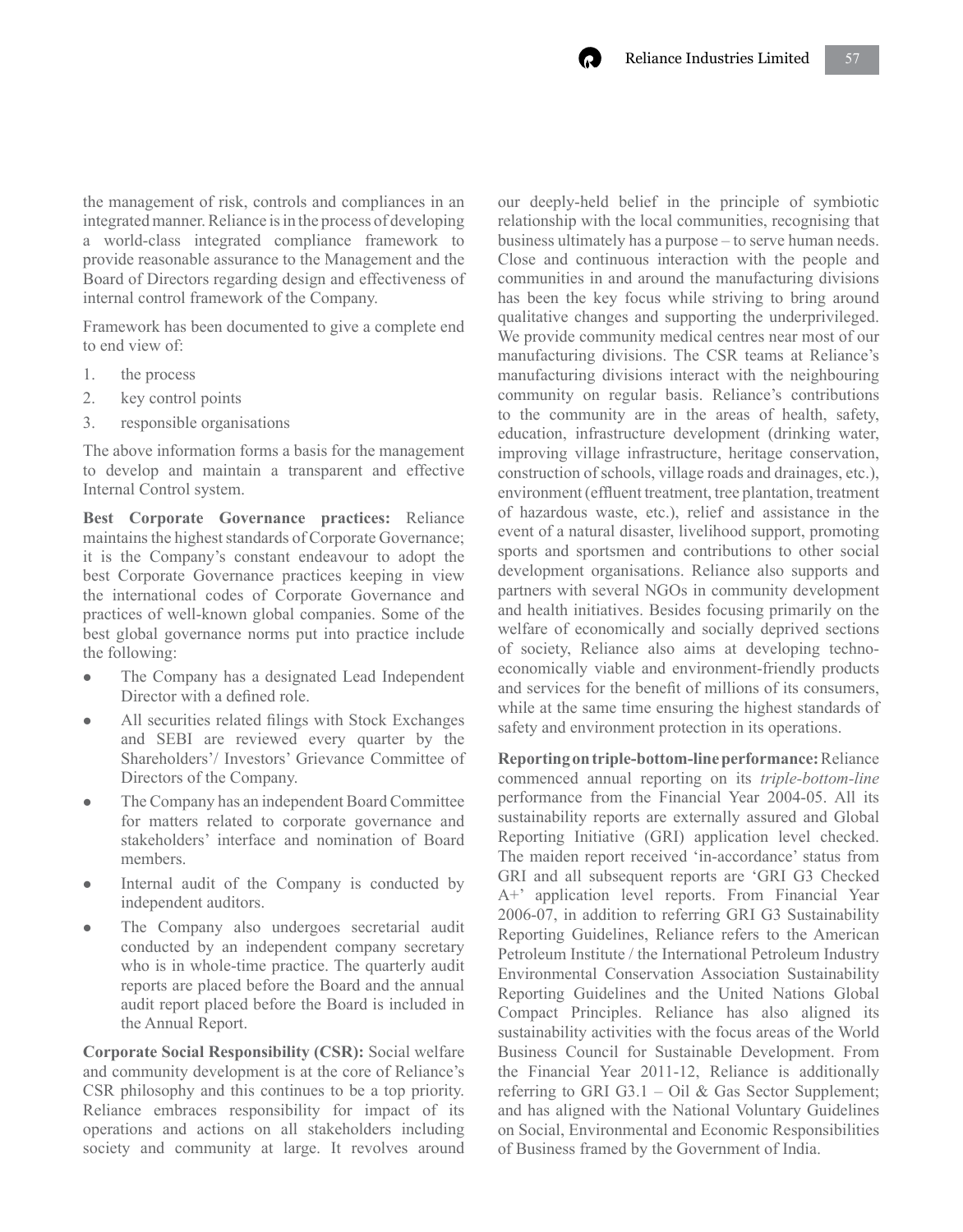**Social, Environmental and Economic Responsibilities:**  Reliance is committed to create value for the nation and enhance the quality of life across the entire socioeconomic spectrum. To strengthen its commitment to responsible business, the Board of the Company has adopted Business Responsibility Policy Manual based on the principles of National Voluntary Guidelines on Social, Environmental and Economic Responsibilities of Business as issued by the Ministry of Corporate Affairs, Government of India. In sync with the same and Clause 55 of the Listing Agreement, a Business Responsibility Report is attached forming part of the Annual Report. This Report is in addition to RIL's Sustainability Reporting in accordance with Global Reporting Initiative (GRI).

**Shareholders communications:** The Board recognises the importance of two-way communication with shareholders and giving a balanced report of results and progress and responds to questions and issues raised in a timely and consistent manner. Reliance's corporate website: www.ril.com has information for institutional and retail shareholders alike. Shareholders seeking information related to their shareholding may contact the Company directly or through any of Investor service centres of the Company's Registrars and Transfer Agents spread over 80 cities across India, details of which are available on the Company's website www.ril.com. Reliance ensures that complaints and suggestions of its shareholders are responded in a timely and consistent manner. A Shareholders' Referencer is provided with this annual report which is quite comprehensive and informative.

**Employees' Stock Option Scheme:** One of the widest programmes of its kind in the Indian corporate sector, the Company's Employees' Stock Option Programme was introduced in 2007. The programme has ensured complete alignment of individual interests with the growth imperatives of the Company.

**Role of the Company Secretary in overall governance process:** The Company Secretary plays a key role in ensuring that the Board procedures are followed and regularly reviewed. The Company Secretary ensures that all relevant information, details and documents are made available to the Directors and senior management for effective decision-making at the meetings. The Company Secretary is primarily responsible to ensure compliance with applicable statutory requirements and is the interface between the management and regulatory authorities for governance matters. All the Directors of the Company have access to the advice and services of the Company Secretary.

**Observance of the Secretarial Standards issued by the Institute of Company Secretaries of India:** The Institute of Company Secretaries of India (ICSI), one of the premier professional bodies in India, has issued Secretarial Standards on important aspects like Board meetings, General meetings, Payment of Dividend, Maintenance of Registers and Records, Minutes of Meetings, Transmission of Shares and Debentures, Passing of Resolutions by Circulation, Affixing of Common Seal and Board's Report. Although these standards are recommendatory in nature, the Company substantially adheres to the standards voluntarily.

# **2. Board of Directors**

#### **Board composition and category of Directors**

The Company's policy is to maintain optimum combination of Executive and Non-Executive Directors. The composition of the Board and category of Directors is as follows:

| Category                                                 | <b>Name of Directors</b>   |
|----------------------------------------------------------|----------------------------|
| <b>Promoter Director</b>                                 | Mukesh D. Ambani           |
|                                                          | Chairman and               |
|                                                          | Managing Director          |
| <b>Executive Directors</b>                               | Nikhil R. Meswani          |
|                                                          | Hital R. Meswani           |
|                                                          | P.M.S. Prasad              |
|                                                          | Pawan Kumar Kapil          |
| <b>Non-Executive Non-</b><br><b>Independent Director</b> | Ramniklal H. Ambani        |
| <b>Independent Directors</b>                             | Mansingh L. Bhakta         |
|                                                          | Yogendra P. Trivedi        |
|                                                          | Dr. Dharam Vir Kapur       |
|                                                          | Mahesh P. Modi             |
|                                                          | Prof. Ashok Misra          |
|                                                          | Prof. Dipak C. Jain        |
|                                                          | Dr. Raghunath A. Mashelkar |

All the Independent Directors of the Company at the time of their first appointment to the Board and thereafter at the first meeting of the Board in every financial year, give a declaration that they meet with the criteria of independence as provided under clause 49 of the listing agreement.

No Director is related to any other Director on the Board, except Shri Nikhil R. Meswani and Shri Hital R. Meswani, who are related to each other as brothers.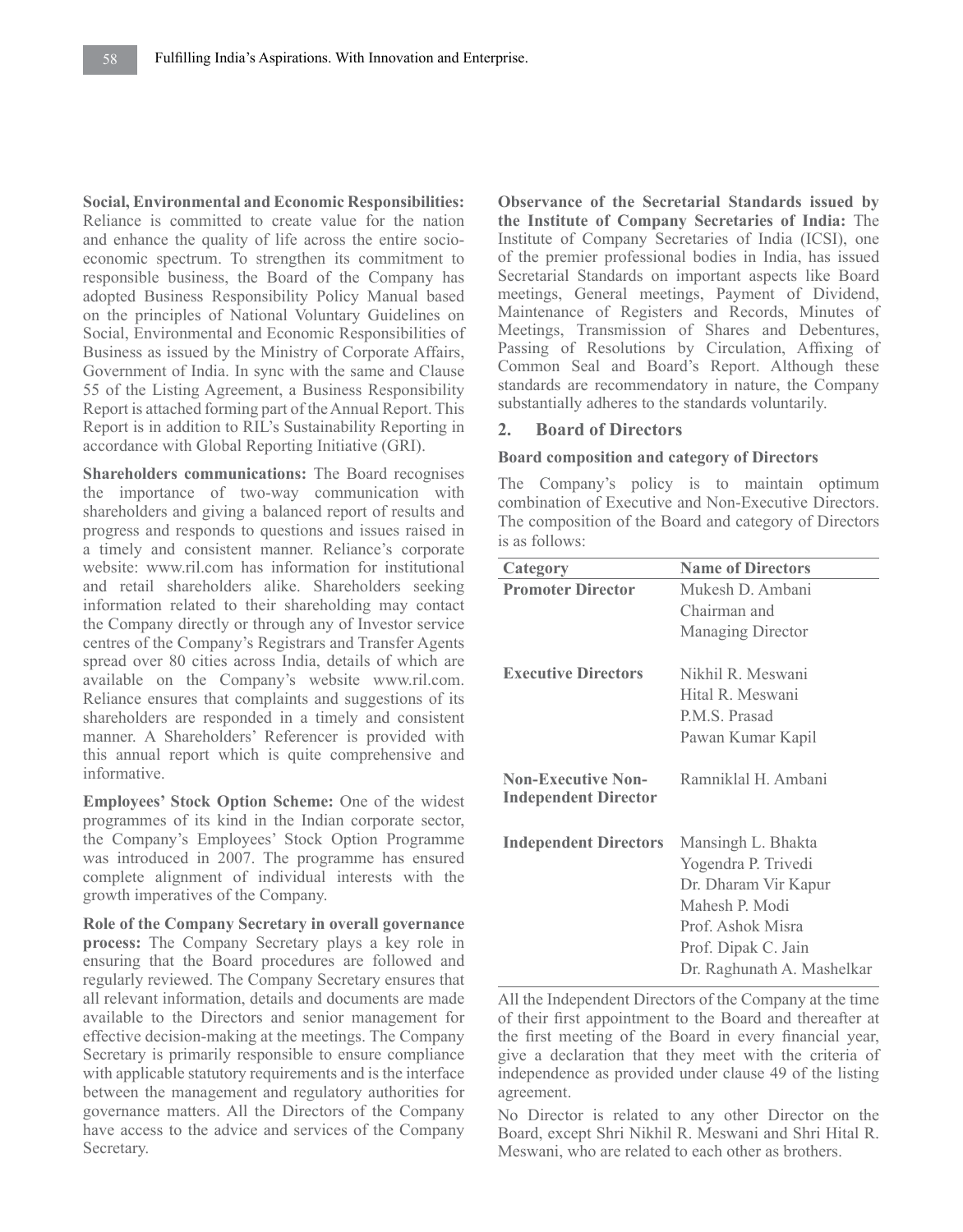### **Lead Independent Director**

The Board of Directors of the Company has designated Shri Mansingh L. Bhakta as the Lead Independent Director. The role of Lead Independent Director is as follows:

- To preside over all meetings of Independent Directors.
- To ensure that there is adequate and timely flow of information to Independent Directors.
- To liaise between the Chairman and Managing Director, the Management and the Independent Directors.
- <sup>l</sup> To advise on the necessity of retention or otherwise of consultants who report directly to the Board or the Independent Directors.
- To preside over meetings of the Board and Shareholders when the Chairman and Managing Director is not present or where he is an interested party.
- To perform such other duties as may be delegated to the Lead Independent Director by the Board/ Independent Directors.

### **Directors' Profile**

A brief resume of all the Directors, nature of their expertise in specific functional areas and names of companies in which they hold directorships, memberships/ chairmanships of Board Committees and their shareholding in the Company are provided below:

**Shri Mukesh D. Ambani** is a Chemical Engineer from Institute of Chemical Technology, Mumbai (earlier University Department of Chemical Technology, University of Mumbai). He has pursued MBA from Stanford University, USA.

Shri Mukesh D. Ambani has joined Reliance in 1981. He initiated Reliance's backward integration journey from textiles into polyester fibres and further into petrochemicals, petroleum refining and going upstream into oil and gas exploration and production. He created several new world class manufacturing facilities involving diverse technologies that have raised Reliance's petrochemicals manufacturing capacities from less than a million tonnes to about fourteen million tonnes per year. He is envisaging doubling these capacities to twenty seven million tonnes per annum within a short span.

Working hands-on, Shri Mukesh D. Ambani led the creation of the world's largest grassroots petroleum refinery at Jamnagar, India, with a current capacity of 660,000 barrels per day (33 million tonnes per year) integrated with petrochemicals, power generation, port and related infrastructure. Further, he steered the setting up of another 27 million tonnes refinery next to the existing one in Jamnagar. With an aggregate refining capacity of 1.24 million barrels of oil per day at any single location in the world has transformed "Jamnagar" as the 'Refining Hub of the World'.

In September 2008, when the first drop of crude oil flowed from the Krishna-Godavari basin, Shri Mukesh D. Ambani's vision of energy security for India was being realized.

Shri Mukesh D. Ambani is also steering Reliance's development of infrastructure facilities and implementation of a pan-India organized retail network spanning multiple formats and supply chain infrastructure.

Shri Mukesh D. Ambani is also setting up one of the most complex 4G broadband wireless services offering end to end solutions that address the entire value chain across various digital services in key domains of national interest such as Education, Healthcare, Security, Financial Services, Government-Citizen interfaces and Entertainment.

Shri Mukesh D. Ambani's achievements have been acknowledged at national and international levels. Over the years, some of the awards and recognition bestowed on him are:

- In 2013, he was conferred 'Enterprenuer of the Decade' by All India Management Association.
- $\bullet$  In 2010, awarded the Dean's Medal by University of Pennsylvania's Eduardo Glandt, Dean of the School of Engineering and Applied Science for his leadership in the application of Engineering and Technology.
- In 2010, named among the most powerful people in the world by Forbes magazine in its list of "68 people who matter most".
- In 2010, awarded the Indian Merchant's Chamber (IMC) 'Juran Quality Medal 2009'.
- In 2009, ranked the 5th best performing CEO in the world by the Harvard Business Review in its ranking of the top 50 global CEOs.

Shri Mukesh D. Ambani is a member of the Prime Minister's Council on Trade and Industry, Government of India and the Board of Governors of the National Council of Applied Economic Research, New Delhi.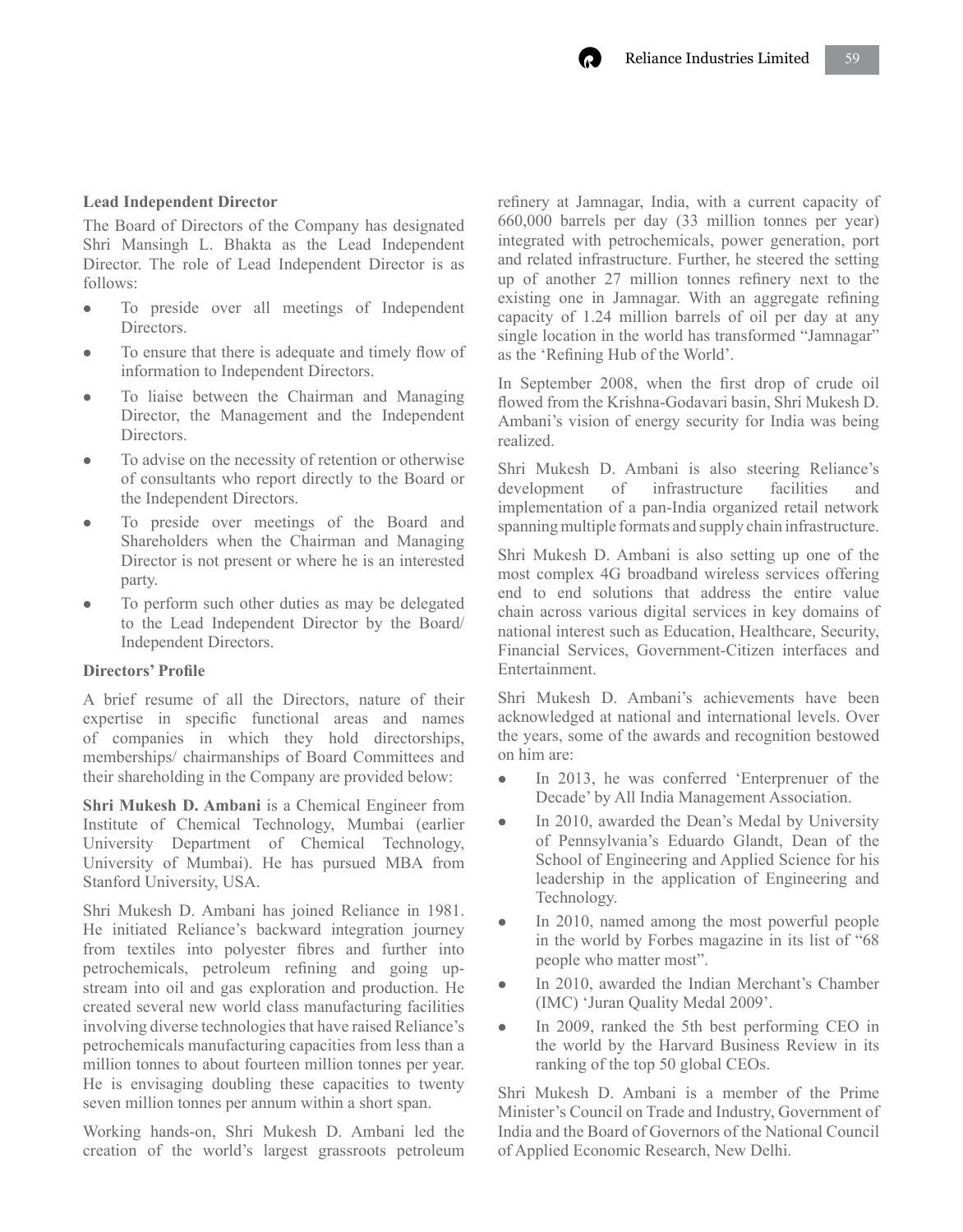Shri Mukesh D. Ambani is a Member of Millennium Development Goals (MDG) Advocacy Group (MDG Advocate) constituted by United Nations (UN) and a Member of The Foundation Board of World Economic Forum.

Shri Mukesh D. Ambani is a member of the Indo-US CEOs Forum, International Advisory Board of the National Bank of Kuwait, International Advisory Council of Bank of America, The Brookings, McKinsey & Company, Council on Foreign Relations, Member of The Business Council and Asia Business Council and London School of Economics' India Advisory Group.

He is the Chairman, Board of Governors of the Indian Institute of Management, Bangalore and Chairman of Pandit Deendayal Petroleum University, Gandhinagar.

He has been appointed as a Director by the Board of Directors of the Bank of America Corporation on its Board. He is the first non-American to occupy such a position. He is the Chairman of Reliance Retail Limited, Reliance Jio Infocomm Limited (Formerly known as Infotel Broadband Services Limited) and a Director of Reliance Foundation, Pratham Education Foundation, IMG Reliance Private Limited and Reliance Europe Limited.

At RIL, he is the Chairman of the Finance Committee and a Member of the Employees' Stock Compensation Committee. He is the Chairman of Audit Committee of Reliance Retail Limited.

He is Promoter of the Company and holds 36,15,846 shares of the Company in his name as on March 31, 2013.

**Shri Nikhil R. Meswani** is a Chemical Engineer. He is the son of Shri Rasiklal Meswani, one of the Founder Directors of the Company.

He joined Reliance in 1986 and since July 01, 1988 he is a Whole-time Director designated as Executive Director on the Board of the Company.

He is primarily responsible for Petrochemicals Division and has contributed largely to Reliance to become a global leader in Petrochemicals. In addition, he continues to shoulder several other corporate responsibilities such as Corporate Affairs and Group's taxation policies. He also takes keen interest in IPL cricket franchise "Mumbai Indians".

He was the President of Association of Synthetic Fibre Industry and was also the youngest Chairman of Asian Chemical Fibre Industries Federation.

He was named Young Global Leader by the World Economic Forum in 2005 and continues to actively participate in the activities of the Forum.

He is also a member of the Young Presidents' Organisation.

He was honoured by the Institute of Economic Studies, Ministry of Commerce & Industry, the Textile Association (India), Ministry of Textiles. He is also a distinguished Alumnus of the University Institute of Chemical Technology (UICT), Mumbai.

He is a Director of Reliance Commercial Dealers Limited. He is a member of the Finance Committee and the Shareholders'/Investors' Grievance Committee of the Company. He is the Chairman of the Audit Committee of Reliance Commercial Dealers Limited.

He holds 2,78,374 shares of the Company in his name as on March 31, 2013.

**Shri Hital R. Meswani** graduated with Honours in the Management & Technology programme from the University of Pennsylvania, U.S.A. where he received a Bachelor of Science Degree in Chemical Engineering from the School of Engineering and Applied Sciences and a Bachelor of Science Degree in Economics from the Wharton Business School.

He joined Reliance Industries Limited in 1990. He is on the Board of the Company as Whole-time Director designated as Executive Director since August 4, 1995, with overall responsibility of the Petroleum Refining Business and all Manufacturing, Research & Technology and Project Execution activities of the group.

He is a Director of Reliance Industrial Investments and Holdings Limited and Reliance Commercial Dealers Limited. He is the Chairman of the Audit Committee of Reliance Industrial Investments and Holdings Limited and is a member of the Audit Committee of Reliance Commercial Dealers Limited. He is a member of the Finance Committee and Shareholders'/Investors' Grievance Committee and Chairman of the Health, Safety and Environment Committee of the Company.

He has been instrumental in the execution of several mega projects of the group including the Hazira Petrochemicals complex and the world's largest Refinery complex at Jamnagar.

He has been awarded an Honorary Fellowship by IChemE (Institution of Chemical Engineers – the International Professional body for Chemical, Biochemical and Process Engineers) in recognition of his contribution to the process industries.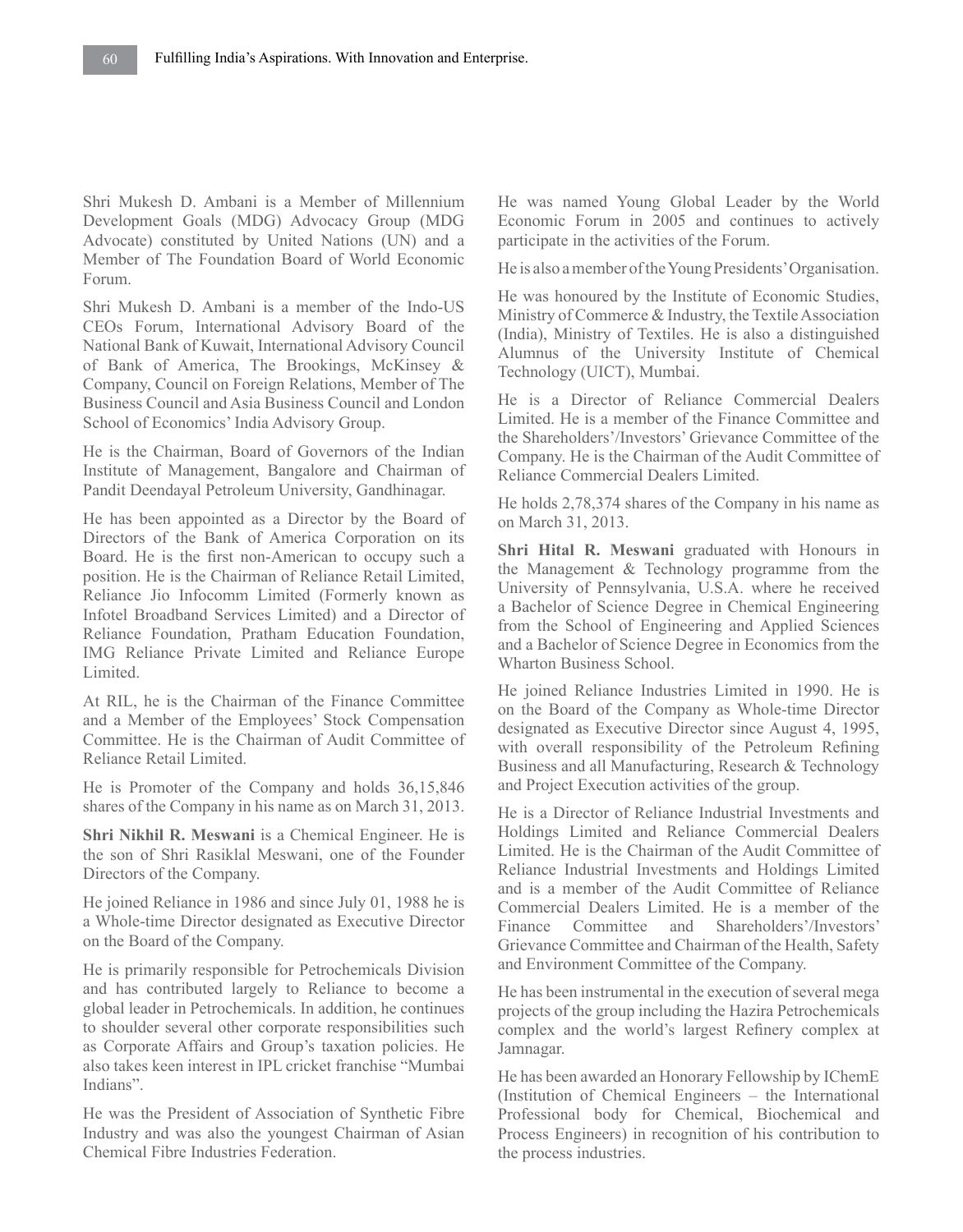He is the recipient of The 2011 D. Robert Yarnall Award from The Engineering Alumni Society of the University of Pennsylvania.

He also serves on the Board of Overseers at the University of Pennsylvania.

He holds 2,11,886 shares of the Company in his name as on March 31, 2013.

**Shri P.M.S. Prasad** is a Whole-time Director designated as Executive Director of the Company since August 21, 2009.

He has been with the Company for about 32 years. Over the years, he has held various positions in the Fibres, Petrochemicals, Refining & Marketing and Exploration & Production Businesses of the Company.

He holds Bachelor's degrees in Science and Engineering. He was awarded an honorary doctorate degree by the University of Petroleum Engineering Studies, Dehradun in recognition of his outstanding contribution to the Petroleum sector.

He is on the Board of Governors of the University of Petroleum & Energy Studies, India. He has been conferred the Energy Executive of the Year 2008 award by Petroleum Economist in recognition of his leadership in diversifying RIL from a refining and petrochemicals group into a successful vertically diversified Exploration and Production business.

He is a member of the Health, Safety and Environment Committee of the Company.

He is a Director of Reliance Commercial Dealers Limited and some other Private Limited Companies. He is a member of the Audit Committee of Reliance Commercial Dealers Limited.

He holds 36,666 shares of the Company in his name as on March 31, 2013.

**Shri Pawan Kumar Kapil** has been appointed as a Whole-time Director designated as Executive Director of the Company with effect from May 16, 2010.

He holds Bachelor's degree in Chemical Engineering and has a rich experience of more than four decades in the Petroleum Refining Industry.

He joined Reliance in 1996 and led the commissioning and start-up of the Jamnagar complex. He was associated with this project since conception right through Design, Engineering, Construction and Commissioning. He also

led the commissioning of the manufacturing operations in the Special Economic Zone (SEZ) at Jamnagar by Reliance.

He started his career in 1966 with the Indian Oil Corporation. In the initial years he worked in various capacities in Operations, Technical Services and startup/ commissioning of various Refinery Process Units/ facilities in Barauni and Gujarat Refineries. Being a person with a strong penchant for analytical work and high technology skills, he was chosen to head the Central Technical Services Department at the Corporate Office of Indian Oil Corporation. Here he did extensive work in 'expansion of the existing refineries', 'energy optimisation', 'debottlenecking studies' and 'long range planning'.

Then he moved to Mathura Refinery as the head of Refinery Operations. From Mathura he was picked up to become the Director (Technical) of Oil Coordination Committee (OCC) - the 'Think Tank' of the Ministry of Petroleum, the Government of India. He has travelled extensively and has been to USA, Russia, the Middle East, Europe and the Far East in connection with refinery design, technology selection, crude sourcing, etc. Having served for 28 years in Indian Oil Corporation and OCC in various capacities, he rose to the position of Executive Director and spearheaded the setting up of Panipat Refinery for the Indian Oil Corporation.

He has been the Site President of the Jamnagar complex of the Company from 2001 to 2010. He is currently heading Group Manufacturing Services (GMS) since 2011 and working towards achieving excellence in the areas of HSE, Technology, Reliability and Operations of all Manufacturing Sites covering Refineries, Petrochemicals and Polyester Plants of the Company. Under his able leadership, in 2005, the Jamnagar Refinery became the first Asian Refinery to be declared the 'Best Refinery in the world', at the 'World Refining & Fuel Conference' at San Francisco, USA. Both Refineries have bagged many national and international awards for Excellence in Safety performance, Energy conservation & Environment management, including the 'Golden Peacock Global Award for Sustainability for the year 2010'.

In recognition of his excellent achievements, the CHEMTECH Foundation had conferred on him the "Outstanding Achievement Award for Oil Refining" in 2008. He is also a Member of the Research Council of the Indian Institute of Petroleum, Dehradun.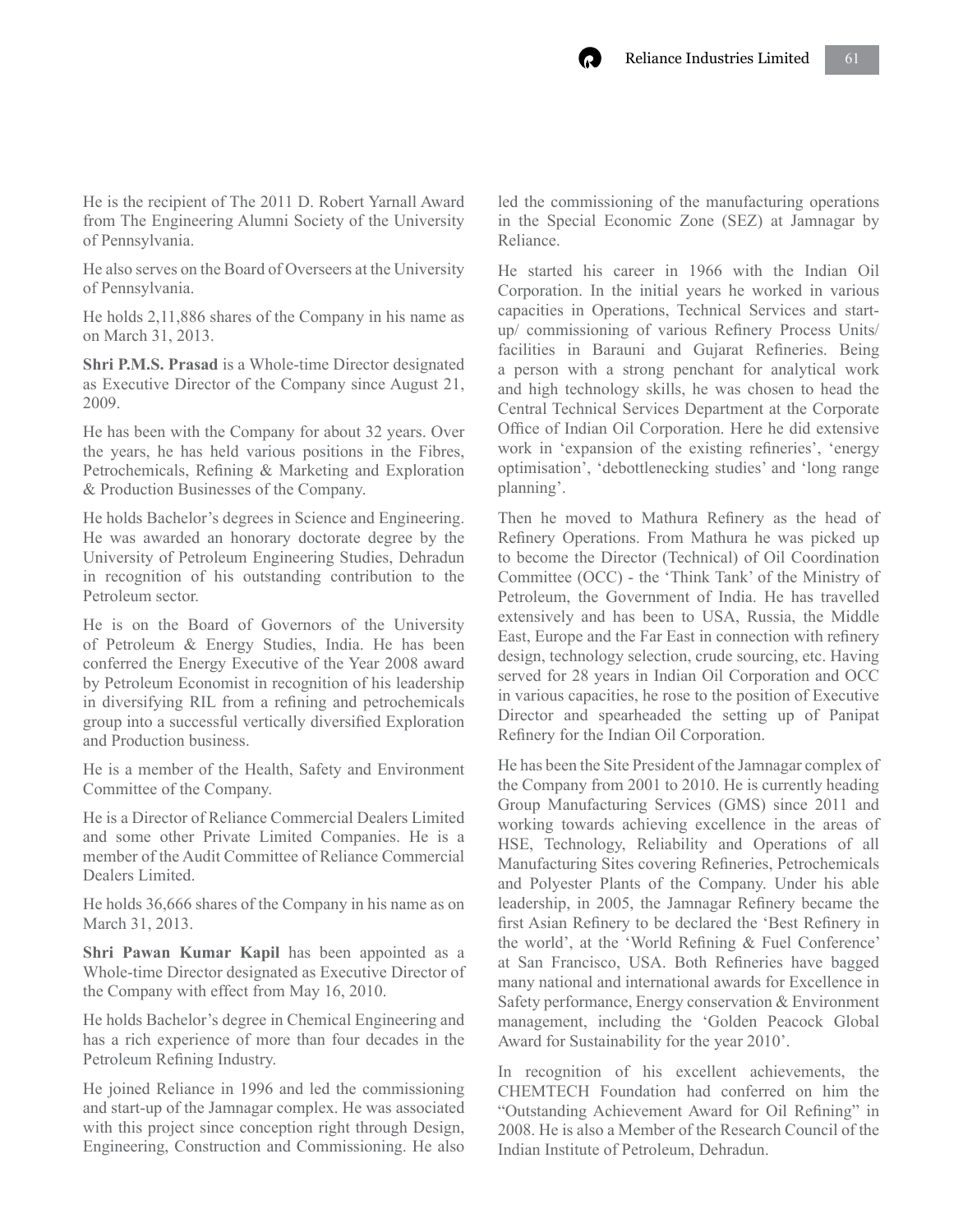He is a member of the Health, Safety and Environment Committee of the Company.

He holds 10,276 shares of the Company in his name as on March 31, 2013.

**Shri Ramniklal H. Ambani** is one of the senior most Directors of the Company.

He is the elder brother of Shri Dhirubhai H. Ambani, the Founder Chairman of the Company and has been instrumental in chartering the growth of the Company during its initial years of textile operations from its factory at Naroda, in Ahmedabad.

He along with Late Shri Dhirubhai H. Ambani set up and operated the textiles plant at Naroda, Ahmedabad and was responsible in establishing the Reliance Brand "VIMAL" in the textiles market in the country.

He was appointed as a Chairman of Gujarat Industrial Development Corporation Ltd. (GIDC) for 2 years from 6th June 1978.

In 1981, he was appointed as a Director of the Gujarat Industrial Investment Corporation Limited (GIIC) and continuing his services since last 32 years. He is also Chairman of Audit Committee in GIIC Ltd.

He is a Director of Sintex Industries Ltd since 1994 and is also a member of the Remuneration Committee of Sintex Industries Ltd.

He holds 1,72,632 shares of the Company in his name as on March 31, 2013.

**Shri Mansingh L. Bhakta** is senior partner of Messers Kanga & Company, a leading firm of Advocates and Solicitors in Mumbai. He has been in practice for over 58 years and has vast experience in legal field and particularly on matters relating to corporate laws, banking and taxation.

He is a legal advisor to leading foreign and Indian companies and banks. He has also been associated with a large number of Euro issues made by Indian companies. He was the Chairman of the Taxation Law Standing Committee of LAWASIA, an Association of Lawyers of Asia and Pacific, which has its headquarters in Australia.

He is a Director of Micro Inks Limited, the Indian Merchant's Chamber, Mumbai, JCB India Limited and Jyoti CNC Automation Limited. He is the Lead Independent Director of the Company. He is a member of the Audit Committees of Micro Inks Limited and JCB India Limited.

He is a recipient of Rotary Centennial Service Award for Professional Excellence from Rotary International. In its normal annual survey conducted by Asia Law Journal, Hong Kong, a leading International law journal, he has been nominated as one of 'the Leading Lawyers of Asia 2011'. Last year was the sixth consecutive year in which he has been so nominated.

He holds 3,20,000 shares of the Company in his name as on March 31, 2013.

**Shri Yogendra P. Trivedi** is practicing as senior advocate in Supreme Court. He is a member of the Rajya Sabha. He holds important positions in various fields viz. economics, professional, political, commercial, education, medical, sports and social. He has received various Awards and merits for his contribution in various fields. He was a Director in Central Bank of India and Dena Bank, amongst many other reputed companies. He was the past President of the Indian Merchants' Chamber and presently is a Member of the Managing Committee. He was on the Managing Committee of ASSOCHAM and the International Chamber of Commerce. He was the Hon' Counsel of Republic of Ethiopia.

He is the Chairman of Sai Service Station Limited and Trivedi Consultants Private Limited. He is the Director of The Supreme Industries Limited, Zodiac Clothing Company Limited, The Seksaria Biswan Sugar Factory Limited, New Consolidated Construction Company Limited, Emami Limited and Metro Exporters Private Limited.

He is the Chairman of Indo African Chamber of Commerce. He was the President of the Cricket Club of India. He was the past President of the Western India Automobile Association. He is also Member of the Indian Merchants Chamber, All India Association of Industries, W.I.A.A. Club, B.C.A Club, Orient Club, the Yachting Association of India and Yacht Club. He is also the Chairman of the Audit Committee, the Shareholders'/ Investors' Grievance Committee, the Remuneration Committee, the Corporate Governance and Stakeholders' Interface Committee and the Employees' Stock Compensation Committee of the Company. He is a Member of the Audit Committee of Zodiac Clothing Company Limited and The Seksaria Biswan Sugar Factory Limited.

He has been conferred Honorary Doctorate (Honoris Causa) by Fakir Mohan University, Balasore, Odisha.

He holds 27,984 shares of the Company in his name as on March 31, 2013.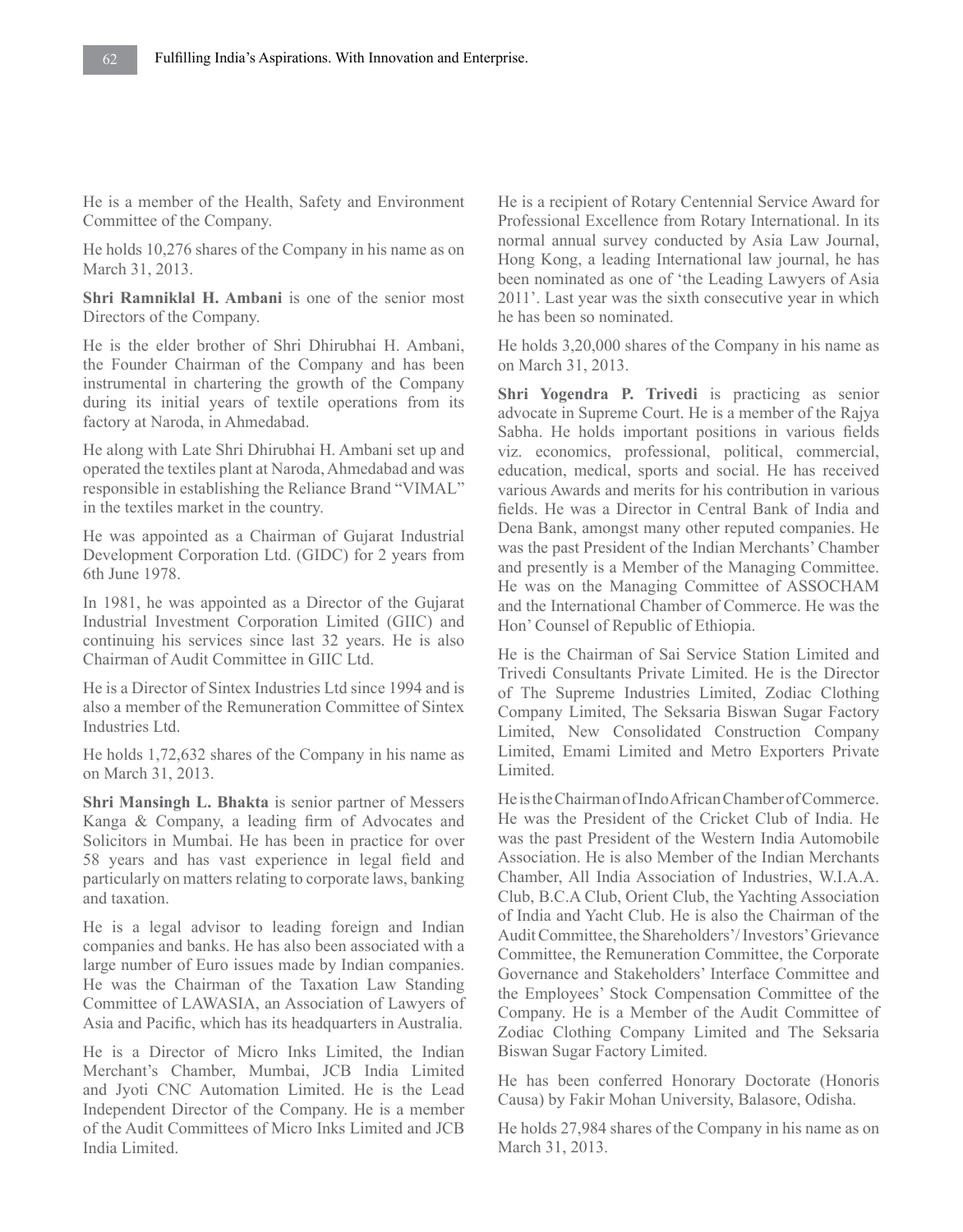**Dr. Dharam Vir Kapur** is an honours Graduate in Electrical Engineering with wide experience in Power, Capital Goods, Chemicals and Petrochemicals Industries.

He had an illustrious career in the government sector with a successful track record of building vibrant organisations and successful project implementation. He served Bharat Heavy Electricals Limited (BHEL) in various positions with distinction. Most remarkable achievement of his career was establishment of a fast growing systems oriented National Thermal Power Corporation (NTPC) of which he was the founder Chairman-cum-Managing Director, for which he was described as a Model Manager by the Board of Executive Directors of World Bank.

As Secretary to the Government of India in the Ministries of Power, Heavy Industry and Chemicals & Petrochemicals during 1980-86, he made significant contributions with introduction of new management practices and liberalisation initiatives including authorship of "Broad banding" and "Minimum economic sizes" in industrial licensing. He was also associated with a number of national institutions as Member, the Atomic Energy Commission; Member, the Advisory Committee of the Cabinet for Science and Technology; Chairman, the Board of Governors, IIT Bombay (1983-94); Member, the Board of Governors, IIM Lucknow and Chairman, the National Productivity Council.

In recognition of his services and significant contributions in the field of Technology, Management and Industrial Development, Jawaharlal Nehru Technological University, Hyderabad, conferred on him the degree of D.Sc. He is recipient of "India Power, Life Time Achievement Award" presented by the Council of Power Utilities, for his contributions to Energy and Industry sectors. ENERTIA Awards 2010 also conferred Life Time Achievement Award on Dr. Kapur for his contribution to the Power and Energy Sector and for his leadership in the fledgling NTPC.

He is the Chairman (Emeritus) of Jacobs H&G (P) Limited and Chairman of GKN Driveline (India) Limited and Drivetech Accessories Limited. He is also a Director on the Boards of Honda Siel Power Products Limited, Zenith Birla (India) Limited, DLF Limited and other private limited companies. Earlier he was a Director on the Boards of Tata Chemicals Limited, Larsen & Toubro Limited and Ashok Leyland Limited. He is a member of the Corporate Governance and Stakeholders' Interface Committee, the Remuneration Committee and the Health, Safety and Environment Committee of the Company. He is Chairman of Audit Committees of Honda Siel Power Products Limited and GKN Driveline (India) Limited, Shareholders'/Investors' Relations Committees of Honda Siel Power Products Limited and DLF Limited, Remuneration Committees of Honda Siel Power Products Limited and GKN Driveline (India) Limited, Chairman's Executive Committee of GKN Driveline (India) Limited and Corporate Governance Committee of DLF Limited. He is a member of Audit Committees of Zenith Birla (India) Limited and DLF Limited and Equity Issuance Committee of DLF Limited.

He holds 13,544 shares of the Company in his name as on March 31, 2013.

**Shri Mahesh Prasad Modi**, M.Sc (Econ.) (London), Fellow, Economic Development Institute of the World Bank, held high positions in the Government of India as Chairman of Telecom Commission & Secretary, Telecommunications Department & Director General, Telecommunications; Secretary, the Ministry of Coal; Special Secretary (Insurance), Economic Affairs Department; and Joint Secretary, the Ministry of Petroleum, Chemicals and Fertilizers. He has served as Director on the Board of Directors of many public sector and private sector companies, including: GAIL (Founder Director), IPCL, BPCL, CRL, BRPL, Life Insurance Corporation of India, General Insurance Corporation, Mangalore Refinery & Petrochemicals, Essar Shipping, BSES, ICICI Prudential Life Insurance Co. and India Advisory Board of BHP Billiton. He has considerable management experience, particularly in the fields of energy, petrochemicals, telecom and insurance.

He is a member of the Audit Committee, the Employees' Stock Compensation Committee and the Corporate Governance and Stakeholders' Interface Committee of the Company.

He is a Director on the Board of FACOR Power Limited.

He holds 2,924 shares of the Company in his name as on March 31, 2013.

**Prof. Ashok Misra** is a B.Tech. in Chemical Engineering from IIT Kanpur, M.S. in Chemical Engineering from the Tufts University and a Ph.D. in Polymer Science & Engineering from the University of Massachusetts. He has also completed the 'Executive Development Programme' and 'Strategies for Improving Directors' Effectiveness Programme' at the Kellogg School of Management, Northwestern University.

He was the Director at the Indian Institute of Technology,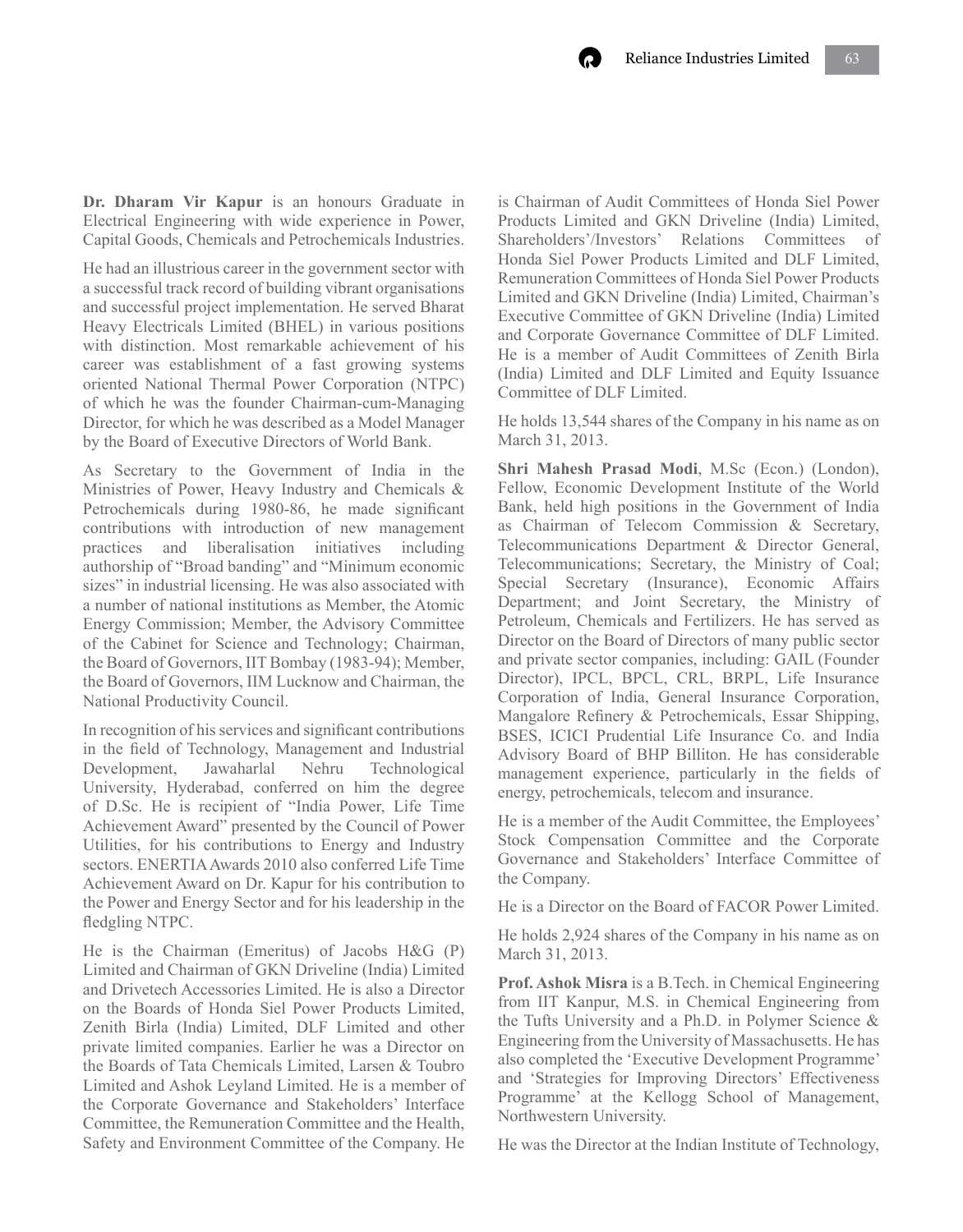Bombay from 2000 to 2008, where he made significant contribution taking the institute to greater heights. During his tenure the IIT Bombay was transformed into a leading Research & Development institute, while at the same time maintaining its reputation as a leader in quality engineering education. Prior to this he was at IIT Delhi from 1977-2000 and at Monsanto Chemical Co. from 1974-1977. He is currently the Chairman-India, Intellectual Ventures. He is a Fellow of the National Academy of Sciences, India (President from 2006 to 2008); the Indian National Academy of Engineering, the Indian Institute of Chemical Engineers, the Indian Plastics Institute and the Maharashtra Academy of Sciences. He is the Founder President of the Polymer Processing Academy and the former President of the Society of Polymer Science, India.

He is an Independent Director on the Board of Jubilant Industries Limited and a member of its Audit Committee and Compensation Committee. He is a member of the Board of Governors of IIT Delhi, member of the IIT Council and a member of the Central Advisory Board of Education of MHRD. He is a member of the Shareholders'/ Investors' Grievance Committee of the Company and a Member of the Investment Committee for Aditya Birla Private Equity – Sunrise Fund. He was on the Board of National Thermal Power Corporation Limited for 6 years. He is/has been on the Boards or Councils of several national and international institutions. He has received several awards including the Distinguished Alumnus Awards from all his alma maters – IIT Kanpur, Tufts University and University of Massachusetts. He was awarded the Distinguished Service Award by IIT Delhi during its Golden Jubilee in 2011. He was awarded the Doctor of Science by Thapar University, Patiala. He has co-authored a book on Polymers, was awarded 6 patents and has over 150 international publications. He is on the editorial board of several scientific journals.

He holds 2,300 shares of the Company in his name as on March 31, 2013.

**Prof. Dipak C. Jain** has a M.S. in Mathematical Statistics from Guwahati University, India and a Ph.D. in Marketing from the University of Texas at Dellas, United States of America. Prof. Jain is a distinguished teacher and scholar. He had been Dean of the Kellogg School of Management, Northwestern University, Evanston, Illinois, United States of America from 2001 to 2009 and an Associate Dean from 1996 to 2001. Currently, he is the Dean of INSEAD, a leading business school with three campuses at Fontainebleau (Paris), France, Singapore, and Abu Dhabi. He has more than 30 years' experience in management education. He has published several articles in international journals on marketing and allied subjects.

His academic honors include the Sidney Levy Award for Excellence in Teaching in 1995; the John D.C. Little Best Paper Award in 1991; Kraft Research Professorships in 1989-90 and 1990-91; the Beatrice Research Professorship in 1987-88; the Outstanding Educator Award from the State of Assam in India in 1982; Gold Medal for the Best Post-Graduate of the Year from Guwahati University in India in 1978; Gold Medal for the Best Graduate of the Year from Darrang College in Assam in India in 1976; Gold Medal from Jaycees International in 1976; the Youth Merit Award from Rotary International in 1976; and the Jawaharlal Nehru Merit Award, the Government of India in 1976.

He is a Director of Hindustan Media Ventures Limited and HT Global Education. He is also a Director of John Deere & Company, United States of America, Global Logistic Properties, Singapore and Northern Trust Bank, United States of America. He is a member of the Employees' Stock Compensation Committee of the Company. He is a Director of Reliance Retail Limited and also a member of its Audit Committee.

He does not hold any shares of the Company in his name as on March 31, 2013.

**Dr. Raghunath Anant Mashelkar**, an eminent scientist, is a Ph.D. in Chemical Engineering. He is the National Research Professor and also the President of Global Research Alliance, a network of publicly funded R&D institute from Asia-Pacific, Europe and USA with over 60,000 scientists.

Formerly, Dr. Mashelkar was the Director General of the Council of Scientific and Industrial Research (CSIR) for over eleven years. He was also the President of Indian National Science Academy (INSA).

He is the only third Indian Engineer to have been elected as Fellow of Royal Society (FRS), London in the twentieth century. He is Foreign Associate of National Academy of Science, USA (2005), Foreign Fellow of US National Academy of Engineering (2003), Fellow of Royal Academy of Engineering, U.K. (1996) and Fellow of American Academy of Arts & Science (2011).

Thirty universities have honoured him with honorary doctorates, which include Universities of London, Salford, Pretoria, Wisconsin and Delhi.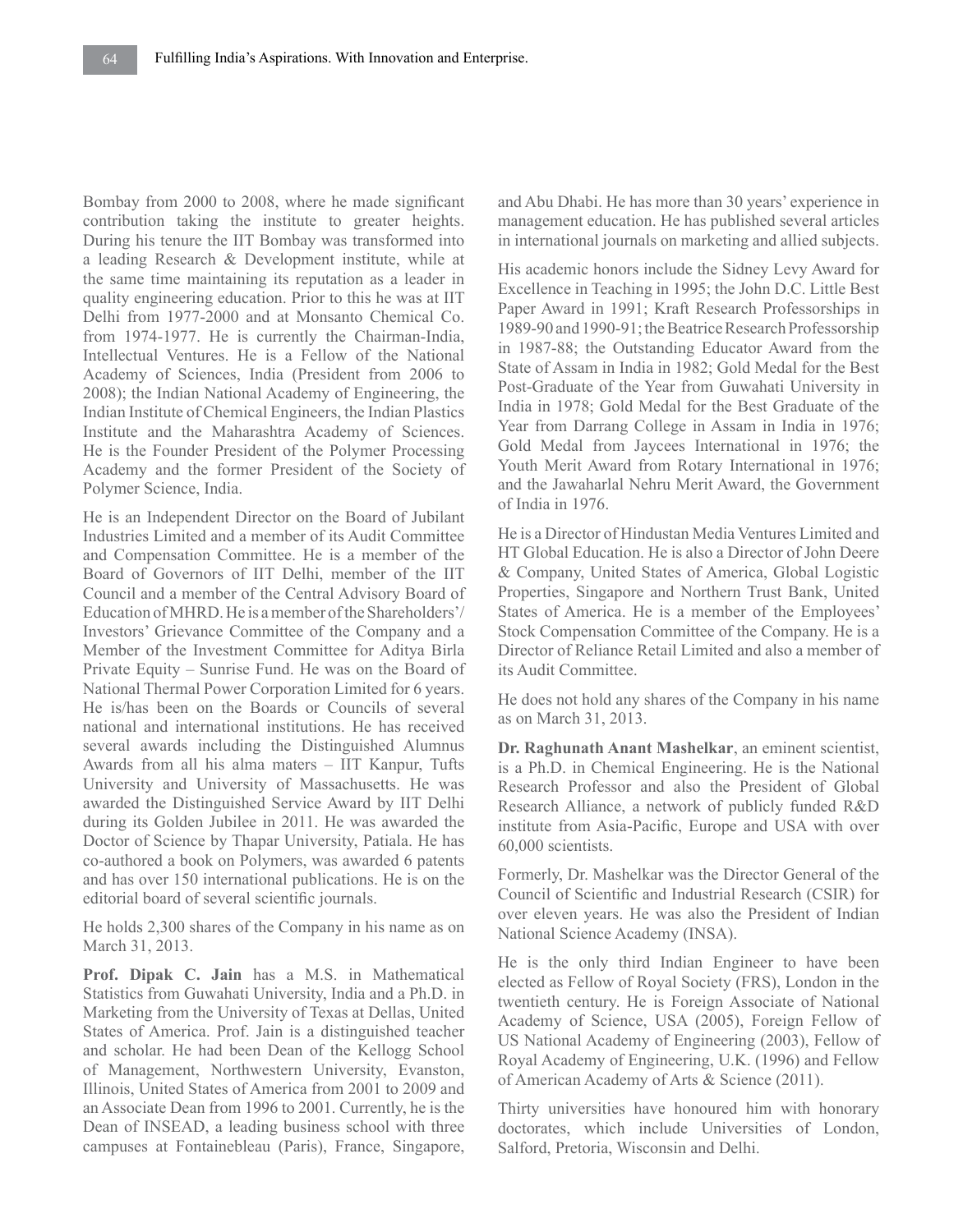He has won over 50 awards and medals from several bodies for his outstanding contribution in the field of science and technology. He is the only scientist so far to have won the JRD Tata Corporate Leadership Award (1998) and the Star of Asia Award (2005) at the hands of George Bush Sr., the former President of USA.

The President of India honoured Dr. Mashelkar with Padmashri (1991) and with Padmabhushan (2000), which are two of the highest civilian honours in recognition of his contribution to nation building.

He is a Director of Tata Motors Limited, Hindustan Unilever Limited, Thermax Limited, KPIT Cummins Infosystems Limited, IKP Knowledge Park, Piramal Enterprises Limited (formerly Piramal Healthcare Limited) and several private limited companies. He is also a Director of Reliance Gene Medix Plc. (company incorporated outside India).

He is a member of the Audit Committee and the Remuneration Committee of the Company.

He is a member of the Audit Committees of Tata Motors Limited, Hindustan Unilever Limited and Piramal Enterprises Limited (formerly Piramal Healthcare Limited). He is a member of the Remuneration Committee of Hindustan Unilever Limited and KPIT Cummins Infosystems Ltd.

He does not hold any shares of the Company in his name as on March 31, 2013.

## **3. Board Meetings, Board Committee Meetings and Procedures**

### **A. Institutionalised decision making process**

The Board of Directors is the apex body constituted by the shareholders for overseeing the overall functioning of the Company. The Board provides and evaluates the strategic direction of the Company, management policies and their effectiveness and ensures that the long-term interests of the shareholders are being served. The Chairman and Managing Director is assisted by the Executive Directors/ Executive Committee comprising senior management personnel.

The Board has constituted seven standing Committees, namely Audit Committee, Corporate Governance and Stakeholders' Interface Committee, Employees' Stock Compensation Committee, Finance Committee, Health, Safety and Environment Committee, Remuneration Committee and Shareholders'/Investors' Grievance Committee. The Board is authorised to constitute additional functional Committees, from time to time, depending on the business needs.

The internal guidelines of the Company for Board/Board Committee meetings facilitate the decision making process at the meetings of the Board/Board Committees in an informed and efficient manner. The following subsections deal with the practice of these guidelines at Reliance.

## **B. Scheduling and selection of agenda items for Board meetings**

- (i) Minimum five pre-scheduled Board meetings are held every year. Apart from the above, additional Board meetings are convened by giving appropriate notice to address the specific needs of the Company. In case of business exigencies or urgency of matters, resolutions are passed by circulation.
- (ii) The meetings are usually held at the Company's office at Maker Chambers IV, 222 Nariman Point, Mumbai 400 021.
- (iii) All divisions/departments of the Company are advised to schedule their work plans well in advance, particularly with regard to matters requiring discussion/approval/decision at the Board/Board Committee meetings. All such matters are communicated to the Company Secretary in advance so that the same could be included in the agenda for the Board/Board Committee meetings.
- (iv) The Board is given presentations covering Finance, Sales, Marketing, major business segments and operations of the Company, over view of the business operations of major subsidiary companies, global business environment, all business areas of the Company including business opportunities, business strategy and the risk management practices before taking on record the quarterly/annual financial results of the Company.

The information required to be placed before the Board includes:

- General notices of interest of Directors.
- Appointment, remuneration and resignation of Directors.
- Formation/Reconstitution of Board Committees.
- Terms of reference of Board Committees.
- The minutes of the Board meetings of unlisted subsidiary companies.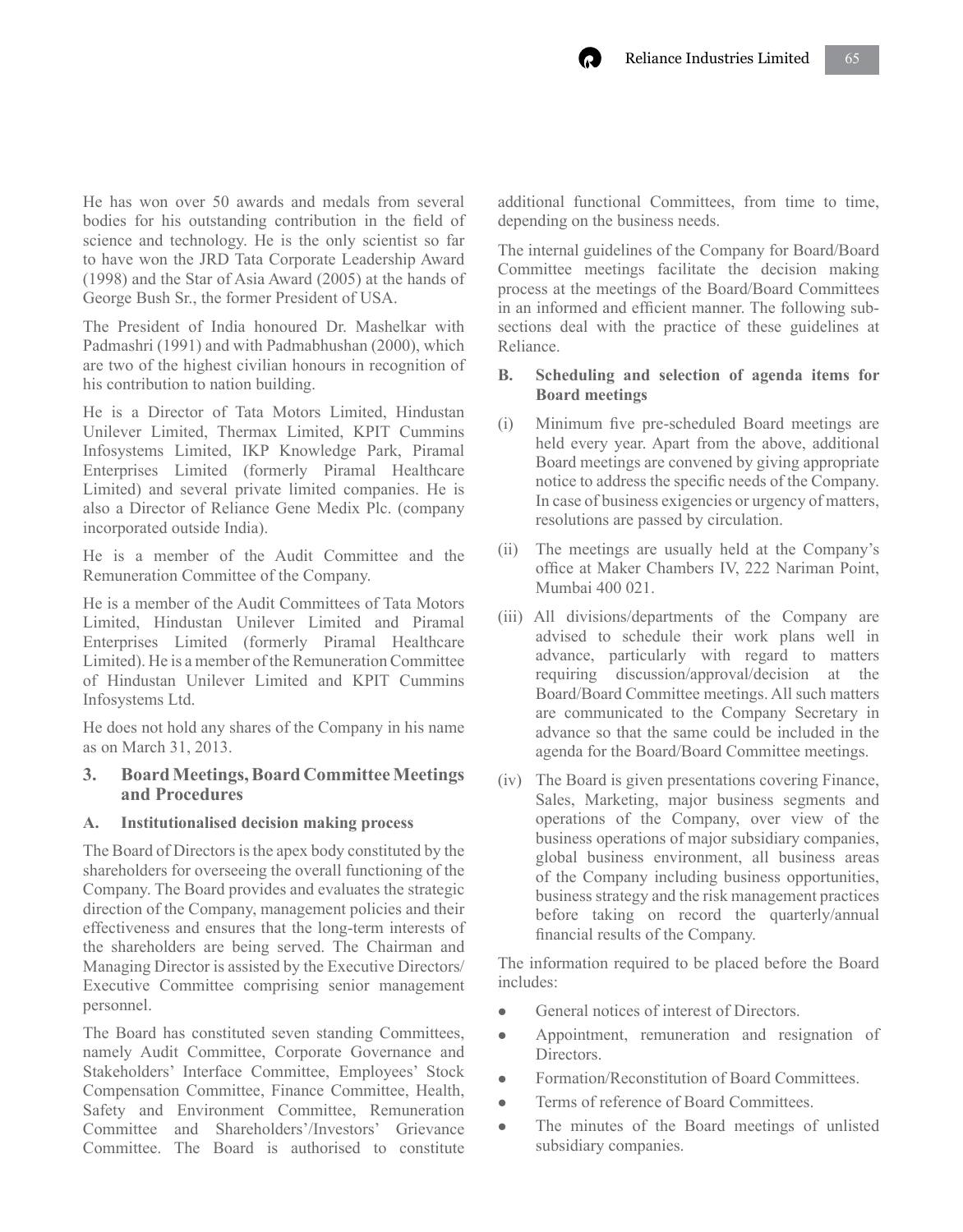- <sup>l</sup> Minutes of meetings of Audit Committee and other Committees of the Board.
- Declaration of independent directors at the time of appointment/annually.
- <sup>l</sup> Appointment or resignation of Chief Financial Officer and Company Secretary.
- <sup>l</sup> Annual operating plans of businesses, capital budgets and any updates.
- <sup>l</sup> Quarterly results for the Company and its operating divisions or business segments.
- Annual Financial results of the Company, Auditors' Report and the Report of the Board of Directors.
- Quarterly Secretarial Audit reports submitted by the Secretarial Auditors.
- Dividend declaration
- Quarterly summary of all long-term borrowings made, bank guarantees issued, loans and investments made.
- Significant changes in accounting policies and internal controls.
- Takeover of a company or acquisition of a controlling or substantial stake in another company.
- Sale of material nature of investments, subsidiaries, assets, which is not in normal course of business.
- Statement of significant transactions, related party transactions and arrangements entered by unlisted subsidiary companies.
- Quarterly details of foreign exchange exposures and the steps taken by management to limit the risks of adverse exchange rate movement, if material.
- <sup>l</sup> Appointment of and fixing of remuneration of the Auditors as recommended by the Audit Committee.
- Internal Audit findings and External Audit Reports (through the Audit Committee).
- <sup>l</sup> Proposals for major investments, mergers and acquisitions.
- Details of any joint venture, acquisitions of companies or collaboration agreement.
- Status of business risk exposures, its management and related action plans.
- Making of loans and investment of surplus funds.
- <sup>l</sup> Non-compliance of any regulatory, statutory or listing requirements and shareholders service such as non-payment of dividend, delay in share transfer (if any), etc.
- <sup>l</sup> Show cause, demand, prosecution notices and penalty notices which are materially important.
- Fatal or serious accidents, dangerous occurrences, any material effluent or pollution problems.
- Any material default in financial obligations to and by the Company, or substantial non-payment for goods sold by the Company.
- $\bullet$  Any issue, which involves possible public or product liability claims of substantial nature, including any judgment or order, which may have passed strictures on the conduct of the Company or taken an adverse view regarding another enterprise that can have negative implications on the Company.
- Significant labour problems and their proposed solutions. Any significant development in Human Resources/Industrial Relations front like implementation of Voluntary Retirement Scheme, etc.
- <sup>l</sup> Transactions that involve substantial payment towards goodwill, brand equity or intellectual property.
- <sup>l</sup> Brief on statutory developments, changes in government policies, etc. with impact thereof, directors' responsibilities arising out of any such developments.
- Compliance Certificate certifying compliance with all Laws as applicable to the Company.
- Reconciliation of Share Capital Audit Report under SEBI (Depositories and Participants) Regulations, 1996.
- Brief on information disseminated to the press.
- (v) The Chairman of the Board and the Company Secretary in consultation with other concerned members of the senior management, finalise the agenda for the Board meetings.

## **C. Board material distributed in advance**

The agenda and notes on agenda are circulated to the Directors, in advance, in the defined agenda format. All material information is incorporated in the agenda for facilitating meaningful and focused discussions at the meeting. Where it is not practicable to attach any document to the agenda, the same is tabled before the meeting with specific reference to this effect in the agenda. In special and exceptional circumstances, additional or supplementary item(s) on the agenda are permitted.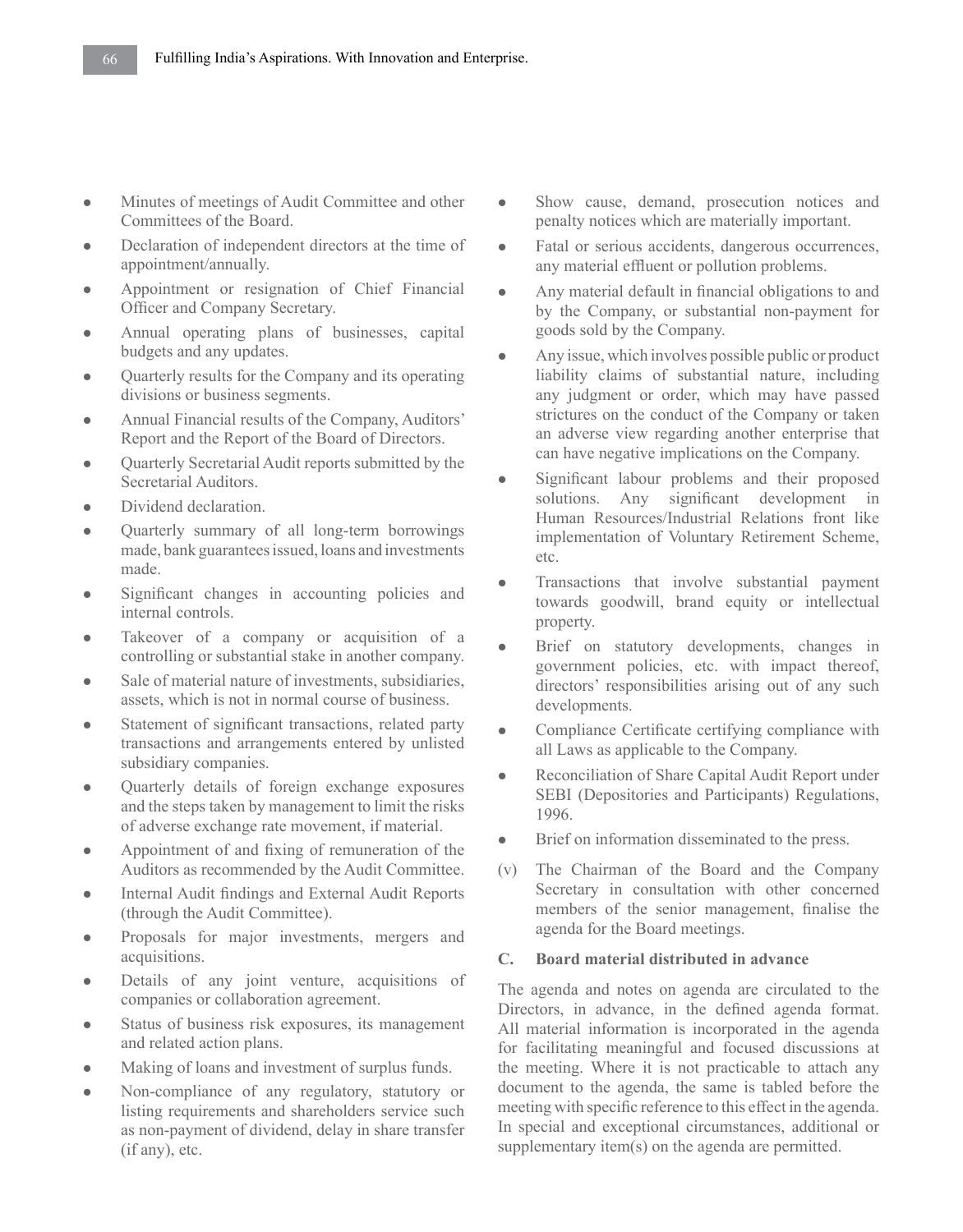### **D. Recording Minutes of proceedings at Board and Committee meetings**

The Company Secretary records the minutes of the proceedings of each Board and Committee meeting. Draft minutes are circulated to all the members of the Board/ Board Committee for their comments. The minutes are entered in the Minutes Book within 30 days from conclusion of the meeting.

### **E. Post meeting follow-up mechanism**

The Guidelines for Board and Board Committee meetings facilitate an effective post meeting follow-up, review and reporting process for the decisions taken by the Board and Board Committees thereof. The important decisions taken at the Board/Board Committee meetings are communicated to the departments/divisions concerned promptly. Action taken report on the decisions/minutes of the previous meeting(s) is placed at the immediately succeeding meeting of the Board/Board Committee for noting by the Board/Board Committee.

### **F. Compliance**

The Company Secretary, while preparing the agenda, notes on agenda, minutes, etc. of the meeting(s), is

responsible for and is required to ensure adherence to all the applicable laws and regulations including the Companies Act, 1956 read with the Rules issued thereunder and the Secretarial Standards recommended by the Institute of Company Secretaries of India.

### **4. Number of Board meetings held and the dates on which held**

Five Board meetings were held during the year, as against the minimum requirement of four meetings.

| SI.<br>N <sub>0</sub> | Date             | <b>Board</b><br><b>Strength</b> | No. of<br><b>Directors</b><br><b>Present</b> |
|-----------------------|------------------|---------------------------------|----------------------------------------------|
| 1                     | April 20, 2012   | 13                              | 10                                           |
| 2                     | July 20, 2012    | 13                              | 13                                           |
| 3                     | October 15, 2012 | 13                              | 13                                           |
| $\overline{4}$        | January 18, 2013 | 13                              | 12                                           |
| 5                     | March 29, 2013   | 13                              | 13                                           |

The details of the Board meetings held are as under:

**5. Attendance of Directors at Board meetings, last Annual General Meeting (AGM) and number of other Directorships and Chairmanships / Memberships of Committees of each Director in various companies:**

| <b>Name of the Director</b> | <b>Attendance at meetings</b><br>during 2012-13 |                 | No. of Other<br>Directoryhip(s) | No. of Membership(s) $/$<br>Chairmanship(s) of Board |
|-----------------------------|-------------------------------------------------|-----------------|---------------------------------|------------------------------------------------------|
|                             | <b>Board</b><br><b>Meetings</b>                 | <b>Last AGM</b> |                                 | <b>Committees in other</b><br><b>Companies</b>       |
| Mukesh D. Ambani            |                                                 | Yes             | C                               | 1 (as Chairman)                                      |
| Nikhil R. Meswani           |                                                 | Yes             |                                 | 1 (as Chairman)                                      |
| Hital R. Meswani            |                                                 | <b>Yes</b>      |                                 | 2 (including 1 as Chairman)                          |
| P.M.S. Prasad               |                                                 | <b>Yes</b>      |                                 |                                                      |
| Pawan Kumar Kapil           |                                                 | Yes             | Nil                             | Nil                                                  |
| Ramniklal H. Ambani         |                                                 | N0              |                                 | 1 (as Chairman)                                      |
| Mansingh L. Bhakta          |                                                 | <b>Yes</b>      |                                 |                                                      |
| Yogendra P. Trivedi         |                                                 | <b>Yes</b>      |                                 |                                                      |
| Dr. Dharam Vir Kapur        |                                                 | Yes             |                                 | 6 (including 4 as Chairman)                          |
| Mahesh P. Modi              |                                                 | Yes             |                                 | Nil                                                  |
| Prof. Ashok Misra           |                                                 | Yes             |                                 |                                                      |
| Prof. Dipak C. Jain         |                                                 | N <sub>0</sub>  |                                 |                                                      |
| Dr. Raghunath A. Mashelkar  |                                                 | Yes             |                                 |                                                      |

1 The Directorships held by Directors as mentioned above, do not include Alternate Directorships and Directorships in foreign companies, companies registered under Section 25 of the Companies Act, 1956 and private limited companies. 2 In accordance with Clause 49, Memberships/Chairmanships of only Audit Committees and Shareholders'/Investors' Grievance Committees in all public limited companies (excluding Reliance Industries Limited) have been considered. Video/tele-conferencing facilities are used to facilitate directors travelling abroad or present at other locations to participate in the meetings.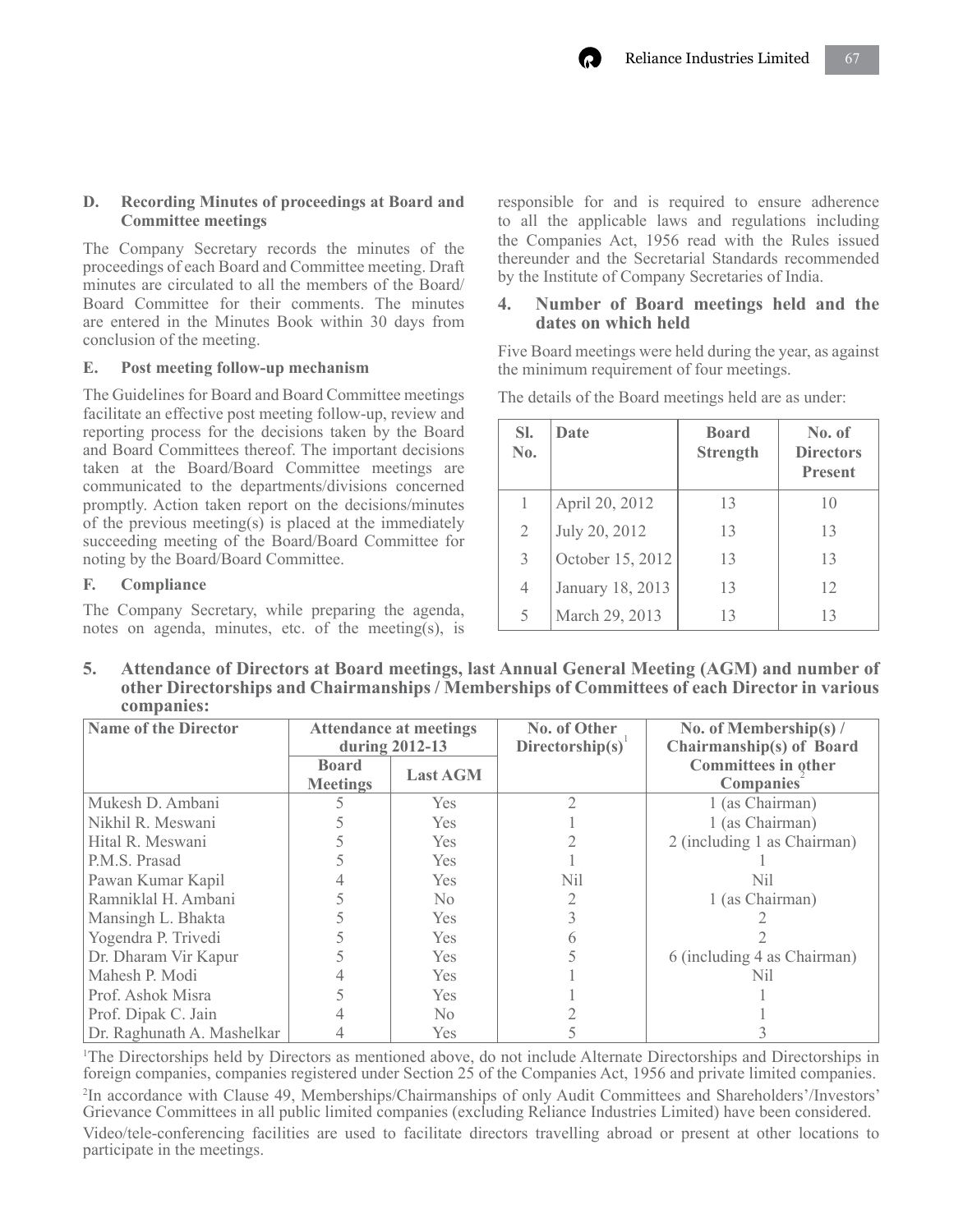# **6. Board Committees:**

# **A. Standing Committees**

Details of the Standing Committees of the Board and other related information are provided hereunder: **Composition of Board Level Committees**

|          | <b>Audit Committee</b>                                                                     |                                                           | <b>Shareholders'/Investors' Grievance Committee</b>                                                                                                                                                                                |
|----------|--------------------------------------------------------------------------------------------|-----------------------------------------------------------|------------------------------------------------------------------------------------------------------------------------------------------------------------------------------------------------------------------------------------|
| 1.       | Yogendra P. Trivedi - Independent Director<br>(Chairman of the Committee)                  | 1.                                                        | Mansingh L. Bhakta - Independent Director<br>(Chairman of the Committee) <sup>a</sup>                                                                                                                                              |
| 2.<br>3. | Mahesh P. Modi - Independent Director<br>Dr. Raghunath A. Mashelkar - Independent Director | $\overline{2}$ .<br>$\mathcal{E}$<br>$\overline{4}$<br>5. | Yogendra P. Trivedi - Independent Director<br>(Chairman of the Committee) <sup>b</sup><br>Nikhil R. Meswani - Executive Director<br>Hital R. Meswani - Executive Director<br>Prof. Ashok Misra – Independent Director <sup>c</sup> |
|          | <b>Remuneration Committee</b>                                                              |                                                           | <b>Corporate Governance and Stakeholders'</b>                                                                                                                                                                                      |
| 1.       | Mansingh L. Bhakta - Independent Director                                                  |                                                           | <b>Interface Committee</b>                                                                                                                                                                                                         |
|          | (Chairman of the Committee) <sup>a</sup>                                                   |                                                           | Yogendra P. Trivedi - Independent Director                                                                                                                                                                                         |
| 2.       | Yogendra P. Trivedi - Independent Director                                                 |                                                           | (Chairman of the Committee)                                                                                                                                                                                                        |
|          | (Chairman of the Committee) <sup>b</sup>                                                   | 2.                                                        | Mahesh P. Modi - Independent Director                                                                                                                                                                                              |
| 3.       | Dr. Dharam Vir Kapur - Independent Director                                                | 3.                                                        | Dr. Dharam Vir Kapur - Independent Director                                                                                                                                                                                        |
| 4.       | Dr. Raghunath A. Mashelkar - Independent Director <sup>c</sup>                             |                                                           |                                                                                                                                                                                                                                    |
|          | <b>Employees' Stock Compensation Committee</b>                                             |                                                           | <b>Health, Safety &amp; Environment Committee</b>                                                                                                                                                                                  |
| 1.       | Yogendra P. Trivedi - Independent Director<br>(Chairman of the Committee)                  | $\mathbf{1}$                                              | Hital R. Meswani - Executive Director<br>(Chairman of the Committee)                                                                                                                                                               |
| 2.       | Mukesh D. Ambani - Chairman and Managing                                                   | 2.                                                        | Dr. Dharam Vir Kapur - Independent Director                                                                                                                                                                                        |
|          | Director                                                                                   | 3.                                                        | P.M.S. Prasad - Executive Director                                                                                                                                                                                                 |
| 3.       | Mahesh P. Modi - Independent Director                                                      | 4.                                                        | Pawan Kumar Kapil - Executive Director                                                                                                                                                                                             |
| 4.       | Prof. Dipak C. Jain - Independent Director                                                 |                                                           |                                                                                                                                                                                                                                    |

# **Finance Committee**

- 1. Mukesh D. Ambani Chairman and Managing Director (Chairman of the Committee)
- 2. Nikhil R. Meswani Executive Director
- 3. Hital R. Meswani Executive Director

a. up to July 20, 2012; b. Chairman w.e.f. July 20, 2012 and c. w.e.f. July 20, 2012

Shri K. Sethuraman, Group Company Secretary and Chief Compliance Officer is the Secretary of all Board Committees.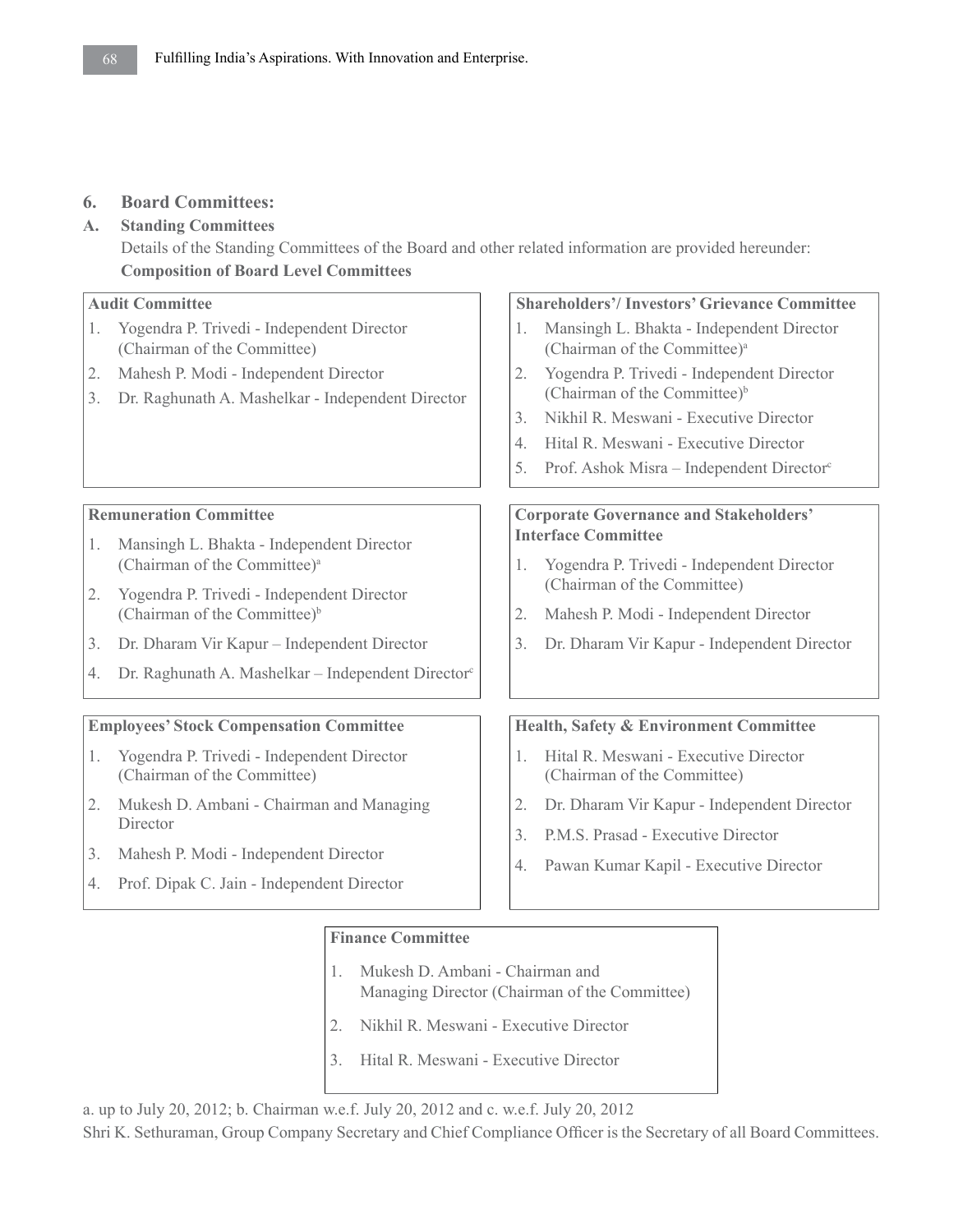| Name of the<br>Committee                                               | Meetings held  | Mukesh D. Ambani | Nikhil R. Meswani | Hital R. Meswani | P.M.S. Prasad | P.K. Kapil     | Mansingh L.<br><b>Bhakta</b> | Yogendra P.<br>Trivedi | Dr. Dharam Vir<br>Kapur | Mahesh P. Modi | Prof. Ashok Misra | Prof. Dipak C. Jain | Dr. Raghunath A<br>Mashelkar |
|------------------------------------------------------------------------|----------------|------------------|-------------------|------------------|---------------|----------------|------------------------------|------------------------|-------------------------|----------------|-------------------|---------------------|------------------------------|
| <b>Audit Committee</b>                                                 | 5              | <b>NA</b>        | NA                | <b>NA</b>        | NA            | NA             | <b>NA</b>                    | 5                      | NA                      | $\overline{4}$ | <b>NA</b>         | NA                  | $\overline{3}$               |
| Shareholders'/<br>Investors'<br>Grievance<br>Committee                 | 4              | <b>NA</b>        | 4                 | 4                | <b>NA</b>     | <b>NA</b>      | $1*$                         | 4                      | <b>NA</b>               | <b>NA</b>      | $3**$             | <b>NA</b>           | <b>NA</b>                    |
| Remuneration<br>Committee                                              | $\,1$          | NA               | NA                | <b>NA</b>        | NA            | <b>NA</b>      | $1*$                         | $\mathbf{1}$           | 1                       | <b>NA</b>      | <b>NA</b>         | NA                  | $()$ ***                     |
| Corporate<br>Governance and<br>Stakeholders'<br>Interface<br>Committee | 1              | <b>NA</b>        | <b>NA</b>         | <b>NA</b>        | <b>NA</b>     | <b>NA</b>      | <b>NA</b>                    | 1                      | 1                       | $\theta$       | <b>NA</b>         | <b>NA</b>           | <b>NA</b>                    |
| Employees'<br>Stock<br>Compensation<br>Committee                       | 1              | 1                | <b>NA</b>         | <b>NA</b>        | <b>NA</b>     | <b>NA</b>      | <b>NA</b>                    | 1                      | <b>NA</b>               | 1              | <b>NA</b>         | 1                   | NA.                          |
| Health, Safety<br>& Environment<br>Committee                           | $\overline{4}$ | <b>NA</b>        | <b>NA</b>         | 4                | 3             | $\mathfrak{Z}$ | <b>NA</b>                    | <b>NA</b>              | 4                       | <b>NA</b>      | <b>NA</b>         | <b>NA</b>           | <b>NA</b>                    |
| Finance<br>Committee                                                   | 7              | 7                | 7                 | 7                | <b>NA</b>     | NA             | <b>NA</b>                    | <b>NA</b>              | <b>NA</b>               | <b>NA</b>      | NA                | <b>NA</b>           | NA                           |

**Meetings of the Board Level Committees held during the year and attendance of Directors:**

NA – Not a member of the Committee

\* Up to July 20, 2012. One meeting of each of the Committee held during his tenure.

\*\* Appointed as a Member w.e.f. July 20, 2012. Three meetings held during his tenure.

\*\*\* Appointed as a Member w.e.f. July 20, 2012. No meeting held during his tenure.

# **Terms of Reference and other details**

### **(i) Audit Committee**

**Composition:** All the members of the Audit Committee possess financial / accounting expertise / exposure. The composition of the Audit Committee meets with the requirements of Section 292A of the Companies Act, 1956 and Clause 49 of the Listing Agreement.

**Objective:** The Audit Committee assists the Board in its responsibility for overseeing the quality and integrity of the accounting, auditing and reporting practices of the Company and its compliance with the legal and regulatory requirements. The Committee's purpose is to oversee the accounting and financial reporting process of the Company, the audits of the Company's financial statements, the appointment, independence, performance and remuneration of the statutory auditors including the Cost auditors, the performance of internal auditors and the Company's risk management policies.

**Terms of Reference:** The terms of reference / powers of the Audit Committee are as under:

# **A. Powers of Audit Committee**

1 To investigate any activity within its terms of reference.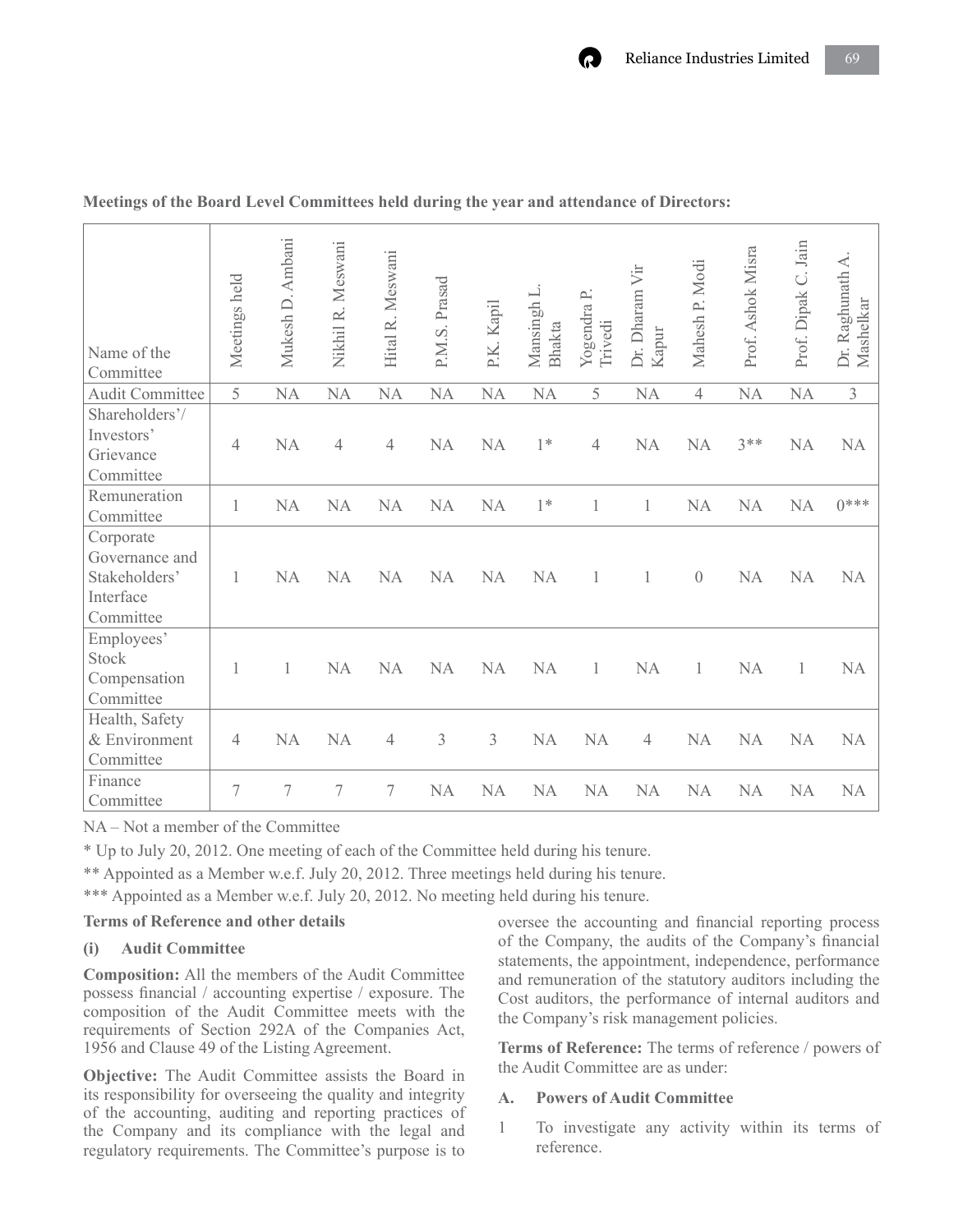- 2 To seek information from any employee.
- 3 To obtain outside legal or other professional advice.
- 4 To secure attendance of outsiders with relevant expertise, if it considers necessary.
- **B. The role of Audit Committee includes**
- 1 Oversight of the Company's financial reporting process and the disclosure of its financial information to ensure that the financial statements are correct, sufficient and credible.
- 2 Recommending to the Board, the appointment, reappointment and, if required, the replacement or removal of Statutory Auditors including Cost Auditors and fixation of audit fees.
- 3 Approval of payment to Statutory Auditors including Cost Auditors for any other services rendered by them.
- 4 Reviewing with the management, the annual financial statements before submission to the Board for approval, with particular reference to:
	- Matters required to be included in the Directors' Responsibility Statement to be included in the Directors' Report in terms of sub-section (2AA) of Section 217 of the Companies Act, 1956.
	- Changes, if any, in accounting policies and practices and reasons for the same.
	- <sup>l</sup> Major accounting entries involving estimates based on the exercise of judgment by the management.
	- Significant adjustments made in the financial statements arising out of audit findings.
	- Compliance with listing and other legal requirements relating to financial statements.
	- Disclosure of related party transactions.
	- Qualifications in draft audit report.
- 5 Reviewing with the management, the quarterly financial statements before submission to the Board for approval.
- 6 Reviewing with the management, the statement of uses / application of funds raised through an issue (public issue, rights issue, preferential issue, etc.), the statement of funds utilized for purposes other than those stated in the offer document/prospectus/ notice and the report submitted by the monitoring agency monitoring the utilisation of proceeds of a public or rights issue, and making appropriate

recommendations to the Board to take up steps in this matter.

- 7 Reviewing with the management, the performance of Statutory Auditors including Cost Auditors and Internal Auditors, adequacy of internal control systems.
- 8 Reviewing the adequacy of internal audit function, if any, including the structure of the internal audit department, staffing and seniority of the official heading the department, reporting structure, coverage and frequency of internal audit.
- 9 Discussion with Internal Auditors, any significant findings and follow up thereon.
- 10 Reviewing the findings of any internal investigations by the Internal Auditors into matters where there is suspected fraud or irregularity or a failure of internal control systems of a material nature and reporting the matter to the Board.
- 11 Discussion with Statutory Auditors including Cost Auditors before the audit commences, about the nature and scope of audit as well as post audit discussion to ascertain any area of concern.
- 12 To look into the reasons for substantial defaults, if any, in the payment to the depositors, debenture holders, shareholders (in case of non payment of declared dividends) and creditors.
- 13 To review the functioning of the Whistle Blower Mechanism.
- 14 Approval of appointment of CFO (i.e. the wholetime Finance Director or any other person heading the finance function or discharging that function) after assessing the qualifications, experience and background, etc. of the candidate.
- 15 Carrying out such other functions as may be specifically referred to the Committee by the Board of Directors and/or other Committees of Directors of the Company.
- 16 To review the following information:
	- The management discussion and analysis of financial condition and results of operations;
	- Statement of significant related party transactions (as defined by the Audit Committee), submitted by management;
	- Management letters/letters of internal control weaknesses issued by the Statutory Auditors;
	- Internal audit reports relating to internal control weaknesses; and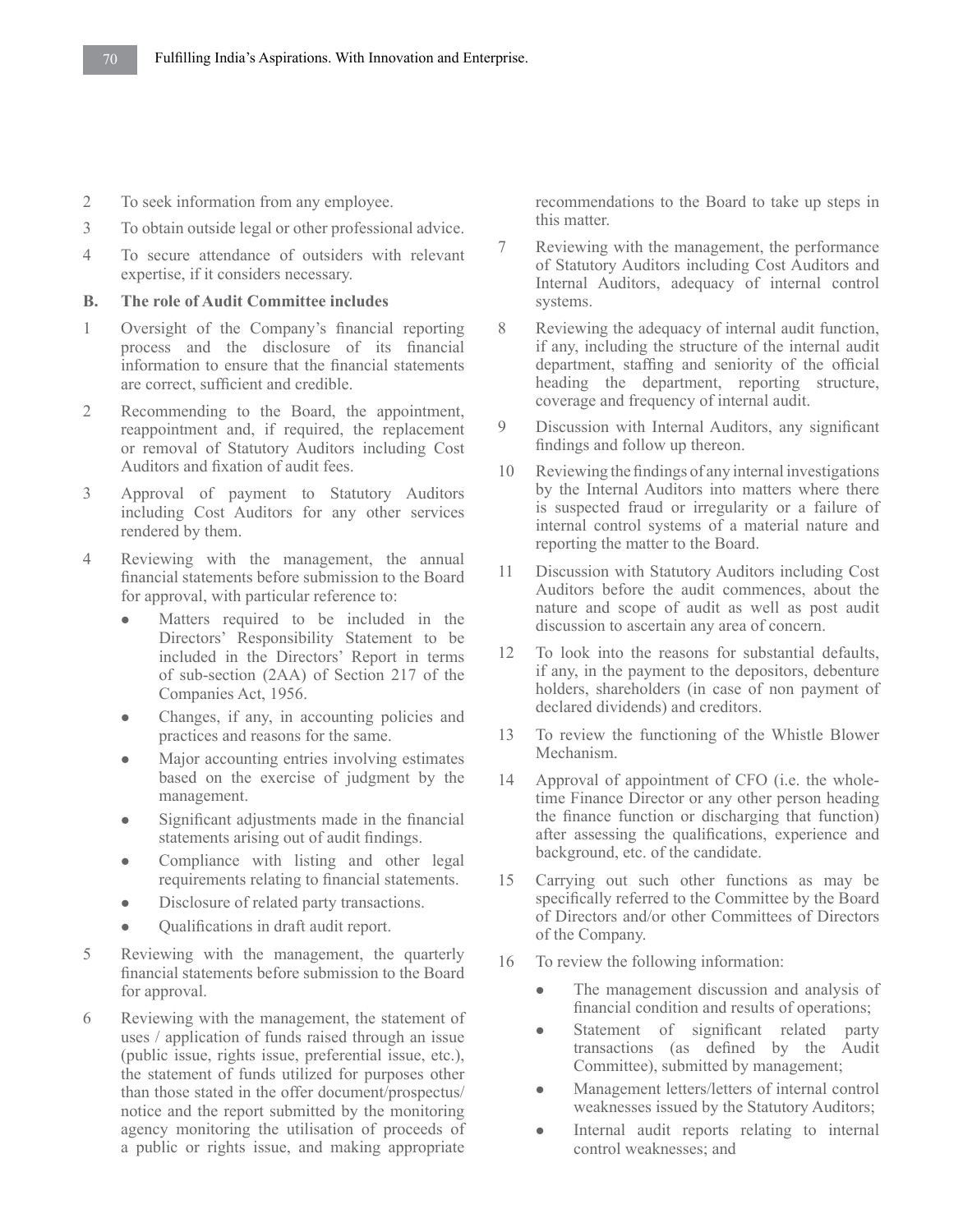- The appointment, removal and terms of remuneration of Internal Auditors.
- 17 Reviewing the financial statements and in particular the investments made by the unlisted subsidiaries of the Company.

# **General**

Executives of Accounts Department, Finance<br>Department, Secretarial Department and Department Management Audit Cell and Representatives of the Statutory and Internal Auditors attend the Audit Committee Meetings. The Cost Auditors appointed by the Company under Section 233B of the Companies Act, 1956 attend the Audit Committee Meeting, where cost audit reports are discussed.

The due date for filing the Cost Audit Reports in XBRL mode for the financial year ended March 31, 2012 was February 28, 2013 and the Cost Audit Reports were filed by the Lead Cost Auditor on January 17, 2013. The due date for filing the Cost Audit Reports for the financial year ended March 31, 2013 is September 30, 2013.

The Chairman of the Audit Committee was present at the last Annual General Meeting.

## **(ii) Corporate Governance and Stakeholders' Interface (CGSI) Committee**

**Terms of Reference:** The terms of reference of the Corporate Governance and Stakeholders' Interface Committee, *inter alia*, include the following:

- 1 Observance of practices of Corporate Governance at all levels and to suggest remedial measures wherever necessary.
- 2 Provision of correct inputs to the media so as to preserve and protect the Company's image and standing.
- 3 Dissemination of factually correct information to the investors, institutions and public at large.
- 4 Interaction with the existing and prospective FIIs and rating agencies, etc.
- 5 Establishing oversight on important corporate communication on behalf of the Company with the assistance of consultants/advisors, if necessary.
- 6 Ensuring institution of standardised channels of internal communications across the Company to facilitate a high level of disciplined participation.
- 7 Recommendation for nomination of Directors on the Board.

# **Selection of Independent Directors:**

Considering the requirement of the skill-sets on the Board, eminent persons having an independent standing in their respective field/profession and who can effectively contribute to the Company's business and policy decisions are considered by the Corporate Governance and Stakeholders' Interface Committee, which also acts as Nomination Committee, for appointment, *inter alia,*  of independent directors on the Board. The number of directorships and memberships held in various committees of other companies by such persons is also considered. The Board considers the recommendations of the Committee and takes appropriate decision.

# **(iii) Employees' Stock Compensation Committee**

**Terms of Reference:** The Committee was formed, *inter alia,* to formulate detailed terms and conditions of the Employees' Stock Option Scheme including:

- The quantum of options to be granted under Employees' Stock Option Scheme per employee and in aggregate.
- 2 The conditions under which option vested in employees may lapse in case of termination of employment for misconduct.
- 3 The exercise period within which the employee should exercise the option and that the option would lapse on failure to exercise the option within the exercise period.
- 4 The specified time period within which the employee shall exercise the vested options in the event of termination or resignation of an employee.
- 5 The right of an employee to exercise all the options vested in him at one time or at various points of time within the exercise period.
- 6 The procedure for making a fair and reasonable adjustment to the number of options and to the exercise price in case of corporate actions such as rights issues, bonus issues, merger, sale of division and others.
- 7 The grant, vesting and exercise of options in case of employees who are on long leave.
- 8 The procedure for cashless exercise of options, if any.

# **(iv) Finance Committee**

**Terms of Reference:** The terms of reference of the Finance Committee, *inter alia*, include the following:

Review the Company's financial policies, risk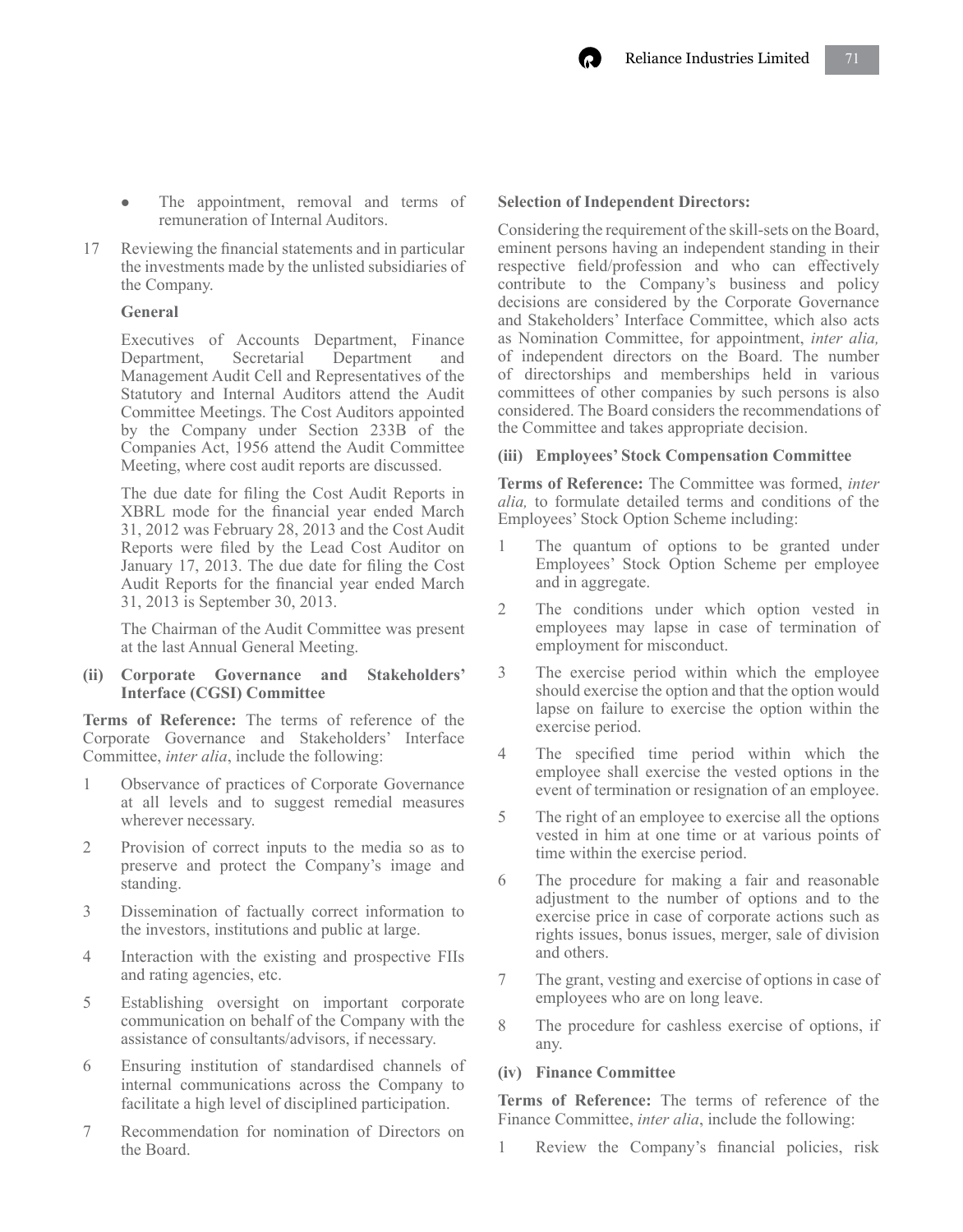assessment and minimisation procedures, strategies and capital structure, working capital and cash flow management and make such reports and recommendations to the Board with respect thereto as it may deem advisable.

- 2 Review banking arrangements and cash management.
- 3 Exercise all powers to borrow moneys (otherwise than by issue of debentures) within the limits approved by the Board and taking necessary actions connected therewith including refinancing for optimisation of borrowing costs.
- 4 Giving of guarantees/issuing letters of comfort/ providing securities within the limits approved by the Board.
- 5 Borrow monies by way of loan and/or issuing and allotting bonds/notes denominated in one or more foreign currencies in international markets, for the purpose of refinancing the existing debt, capital expenditure, general corporate purposes including working capital requirements and possible strategic investments within the limits approved by the Board.
- 6 Provide corporate guarantee/performance guarantee by the Company within the limits approved by the Board.
- 7 Approve opening and operation of Investment Management Accounts with foreign banks and appoint them as agents, establishment of representative/sales offices in or outside India etc.
- 8 Carry out any other function as is mandated by the Board from time to time and/or enforced by any statutory notification, amendment or modification as may be applicable.
- 9 Other transactions or financial issues that the Board may desire to have them reviewed by the Finance Committee.
- 10 Delegate authorities from time to time to the executives/authorised persons to implement the decisions of the Committee.
- 11 Regularly review and make recommendations about changes to the charter of the Committee.
- **(v) Health, Safety and Environment (HS&E) Committee**

**Terms of Reference:** The Health, Safety and Environment Committee has been constituted, *inter alia*, to monitor and ensure maintaining the highest standards of environmental, health and safety norms and compliance with applicable pollution and environmental laws at all works / factories / locations of the Company and to recommend measures, if any, for improvement in this regard.

The Committee reviews, *inter alia*, the Health, Safety and Environment Policy of the Company, performance on health, safety and environment matters and the procedures and controls being followed at various manufacturing facilities of the Company and compliance with the relevant statutory provisions.

### **(vi) Remuneration Committee**

**Terms of Reference:** The Remuneration Committee has been constituted to recommend/review remuneration of the Managing Director and Whole-time Directors, based on their performance and defined assessment criteria.

### **Remuneration policy, details of remuneration and other terms of appointment of Directors:**

The remuneration policy of the Company is directed towards rewarding performance, based on review of achievements on a periodic basis. The remuneration policy is in consonance with the existing industry practice.

**Remuneration paid to the Chairman and Managing Director and the Whole-time Directors during 2012-13:**

 $\bar{\bar{\xi}}$  in crore

| <b>Name of the Director</b> | <b>Salary</b> | <b>Perquisites</b> | Retiral         | <b>Commission</b> | Performance              | <b>Total</b> | <b>Stock</b>   |
|-----------------------------|---------------|--------------------|-----------------|-------------------|--------------------------|--------------|----------------|
|                             |               | and                | <b>benefits</b> | payable           | <b>Linked</b>            |              | <b>Options</b> |
|                             |               | allowances         |                 |                   | Incentive*               |              | granted        |
| Mukesh D. Ambani            | 4.16          | 0.60               | 0.89            | 9.35              | $\sim$                   | 15.00        | <b>Nil</b>     |
| Nikhil R. Meswani           | 1.04          | 1.45               | 0.24            | 8.32              | $\overline{\phantom{a}}$ | 11.05        | <b>Nil</b>     |
| Hital R. Meswani            | 1.04          | 1.45               | 0.24            | 8.32              |                          | 11.05        | <b>Nil</b>     |
| P.M.S. Prasad               | 0.86          | 1.33               | 0.16            |                   | 3.12                     | 5.47         | <b>Nil</b>     |
| Pawan Kumar Kapil           | 0.50          | 0.75               | 0.09            |                   | 0.65                     | 1.99         | Nil            |

\* Performance Linked Incentive for financial year 2011-12 was paid during financial year 2012-13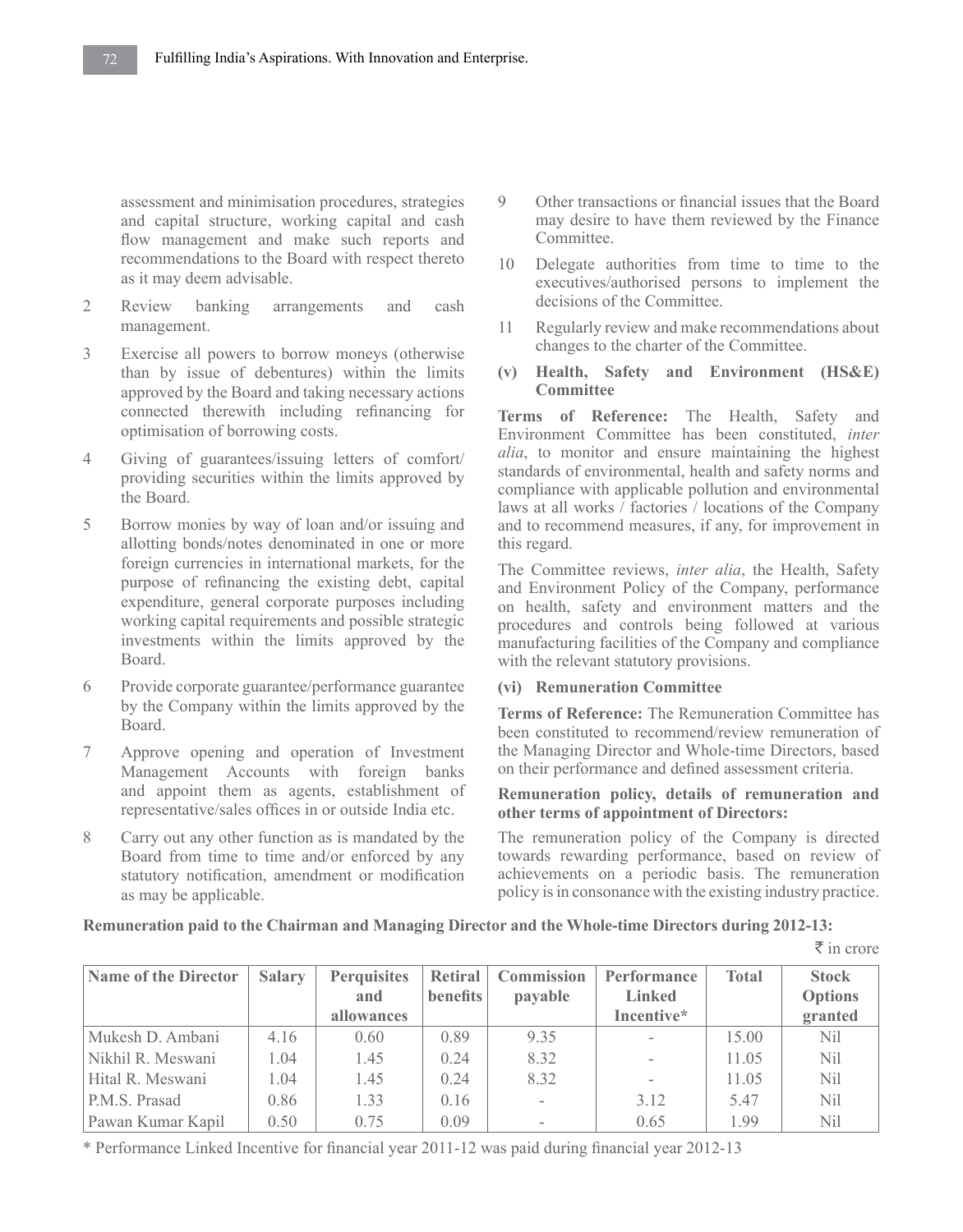The Chairman and Managing Director's compensation has been set at  $\bar{\tau}$  15 crore as against  $\bar{\tau}$  38.93 crore that he is eligible as per the shareholders' approval, reflecting his desire to continue to set a personal example for moderation in managerial compensation levels.

The performance criteria for the Executive Directors who are entitled for Performance Linked Incentive (PLI) is determined by the Remuneration Committee.

The tenure of office of the aforesaid Managing Director and Whole-time Directors is for a period of 5 years from their respective dates of appointments and can be terminated by either party by giving three months' notice in writing. There is no separate provision for payment of severance fees.

**Sitting fee and commission to the Non-Executive Directors:**  $\equiv$  in an in late

|                                           | k in lakhs         |
|-------------------------------------------|--------------------|
| <b>Name of the Non-Executive Director</b> | <b>Sitting Fee</b> |
| Ramniklal H. Ambani                       | 1.00               |
| Mansingh L. Bhakta                        | 1.40               |
| Yogendra P. Trivedi                       | 3.40               |
| Dr. Dharam Vir Kapur                      | 2.20               |
| Mahesh P. Modi                            | 1.80               |
| Prof. Ashok Misra                         | 1.60               |
| Prof. Dipak C. Jain                       | 1.00               |
| Dr. Raghunath A. Mashelkar                | 1.40               |
| <b>Total</b>                              | 13.80              |

Each of the Non-Executive Directors will also be paid commission amounting to  $\bar{\xi}$  50 lakhs on an annual basis and the total commission payable to such directors shall not exceed  $\bar{\tau}$  5 (five) crore per annum in the aggregate.

During the year, the Company has paid  $\bar{\tau}$  0.29 crore as professional fees to M/s. Kanga & Co., a firm in which Shri Mansingh L. Bhakta, Director of the Company, is a partner. There were no other pecuniary relationships or transactions of the Non-Executive Directors vis-à-vis the Company. The Company has not granted any stock option to any of its Non-Executive Directors.

# **(vii) Shareholders' / Investors' Grievance Committee**

**Terms of Reference:** The Shareholders'/Investors' Grievance Committee, *inter alia*, approves issue of duplicate certificates and oversees and reviews all matters connected with transfer of securities of the Company. The Committee also looks into redressal of shareholders'/ investors' complaints related to transfer of shares, non-receipt of annual reports, non-receipt of declared dividend, etc. The Committee oversees performance of the Registrars & Transfer Agents of the Company and recommends measures for overall improvement in the quality of investor services. The Committee also monitors implementation and compliance with the Company's Code of Conduct for Prohibition of Insider Trading in pursuance of SEBI (Prohibition of Insider Trading) Regulations, 1992.

# **Compliance Officer**

Shri K. Sethuraman, Group Company Secretary and Chief Compliance Officer, is the Compliance Officer for complying with the requirements of the Securities Laws and the Listing Agreements with the Stock Exchanges.

# **Investor Grievance Redressal**

The number of complaints received and resolved to the satisfaction of investors during the year under review and their break-up are as under:

| <b>Type of Complaints</b>          | Number of         |
|------------------------------------|-------------------|
|                                    | <b>Complaints</b> |
| Non-Receipt of Annual Reports      | 275               |
| Non-Receipt of Dividend Warrants   | 2265              |
| Non-Receipt of Interest/Redemption | 144               |
| Warrants                           |                   |
| Non-Receipt of Certificates        | 142               |
| <b>Total</b>                       |                   |

As on March 31, 2013, 10 complaints were outstanding which were resolved by April 4, 2013.

# **B. Functional Committees**

The Board is authorised to constitute one or more Functional Committees delegating thereto powers and duties with respect to specific purposes. Meetings of such Committees are held as and when the need arises. Time schedule for holding the meetings of such Functional Committees are finalised in consultation with the Committee Members.

# **Procedure at Committee Meetings**

The Company's guidelines relating to Board meetings are applicable to Committee meetings as far as may be practicable. Each Committee has the authority to engage outside experts, advisors and counsels to the extent it considers appropriate to assist in its work. Minutes of the proceedings of the Committee meetings are placed before the Board meetings for perusal and noting.

# **7. Meetings of Independent Directors**

The Independent Directors of the Company meet from time to time as they deem appropriate without the presence of Executive Directors or management personnel. These meetings are conducted in an informal manner to enable the Independent Directors to discuss matters pertaining to the affairs of the Company and put forth their views to the Lead Independent Director. The Lead Independent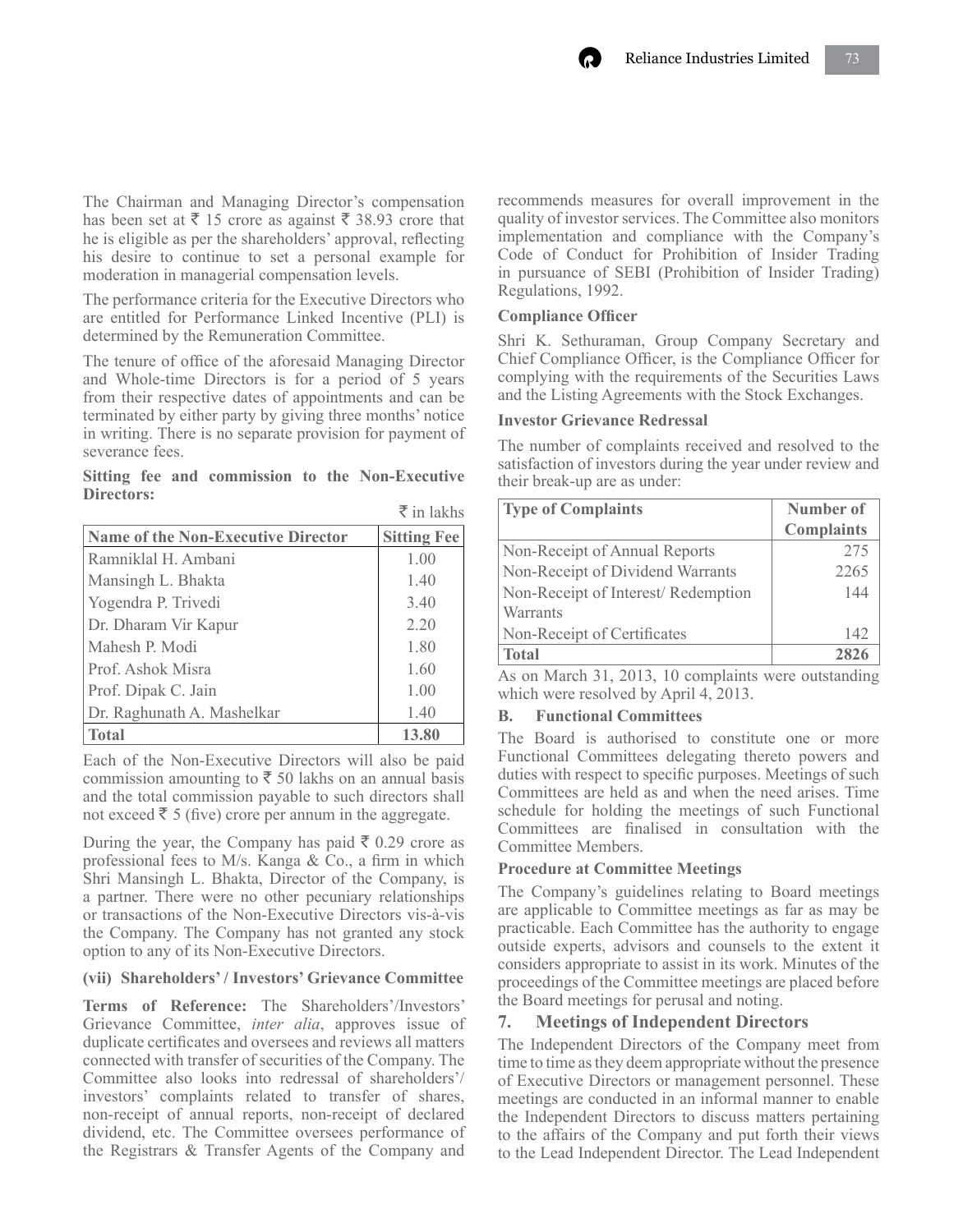Director takes appropriate steps to present such views to the Chairman and Managing Director.

### **8. Code of Business Conduct & Ethics for Directors/ Management Personnel**

The Code of Business Conduct & Ethics for Directors/ Management Personnel ('the Code'), as recommended by the Corporate Governance and Stakeholders' Interface Committee and adopted by the Board, is a comprehensive Code applicable to all Directors and Management Personnel. The Code while laying down, in detail, the standards of business conduct, ethics and governance, centres around the following theme:

"The Company's Board of Directors and Management Personnel are responsible for and are committed to setting the standards of conduct contained in this Code and for updating these standards, as appropriate, to ensure their continuing relevance, effectiveness and responsiveness to the needs of local and international investors and all other stakeholders as also to reflect corporate, legal and regulatory developments. This Code should be adhered to in letter and in spirit."

A copy of the Code has been put on the Company's website www.ril.com. The Code has been circulated to all the Directors and Management Personnel and the compliance of the same is affirmed by them annually.

A declaration signed by the Chairman and Managing Director of the Company is given below:

I hereby confirm that the Company has obtained from all the members of the Board and Management Personnel, affirmation that they have complied with the Code of Business Conduct & Ethics for Directors/Management Personnel in respect of the financial year 2012-13.

Mukesh D. Ambani Chairman and Managing Director

#### **9. Subsidiary Companies' Monitoring Framework**

All subsidiary companies of the Company are Board managed with their Boards having the rights and obligations to manage such companies in the best interest of their stakeholders. The Company does not have any material unlisted subsidiary and hence is not required to nominate an independent director of the Company on the Board of any subsidiary. The Company monitors performance of subsidiary companies, *inter alia*, by the following means:

(a) Financial statements, in particular the investments made by the unlisted subsidiary companies, are reviewed quarterly by the Audit Committee of the Company.

- (b) All minutes of Board meetings of the unlisted subsidiary companies are placed before the Company's Board regularly.
- (c) A statement containing all significant transactions and arrangements entered into by the unlisted subsidiary companies is placed before the Company's Board.

Prof. Dipak C. Jain, Independent Director of the Company has been appointed as a Director on the Board of Reliance Retail Limited, a subsidiary of the Company.

#### **10. General Body Meetings**

#### **(i) Annual General Meetings**

The Annual General Meetings of the Company during the preceding three years were held at Birla Matushri Sabhagar, 19, New Marine Lines, Mumbai - 400 020.

The date and time of the Annual General Meetings held during the preceding three years and the special resolution(s) passed thereat are as follows:

| Year        | Date          | <b>Time</b>  | <b>Special</b>    |
|-------------|---------------|--------------|-------------------|
|             |               |              | <b>Resolution</b> |
|             |               |              | <b>Passed</b>     |
| $2011 - 12$ | June 07, 2012 | $11.00$ a.m. | N <sub>i</sub>    |
| $2010 - 11$ | June 03, 2011 | 11.00 a.m.   | N <sub>i</sub>    |
| $2009 - 10$ | June 18, 2010 | 11.00 a.m.   | Nil               |

**(ii) Special Resolution passed through Postal Ballot**

No special resolution was passed through Postal Ballot during the Financial Year 2012-13. None of the businesses proposed to be transacted in the ensuing Annual General Meeting require passing a special resolution through Postal Ballot.

**11. a. Disclosure on materially significant related party transactions i.e. transactions of the Company of material nature, with its Promoters, the Directors and the management, their relatives or subsidiaries, etc. that may have potential conflict with the interests of the Company at large**

None of the transactions with any of the related parties were in conflict with the interest of the Company. Attention of members is drawn to the disclosure of transactions with the related parties set out in Note No. 30 of the Standalone Financial Statements, forming part of the Annual Report.

The Company's major related party transactions are generally with its subsidiaries and associates. The related party transactions are entered into based on considerations of various business exigencies such as synergy in operations, sectoral specialization and the Company's long-term strategy for sectoral investments, optimization of market share,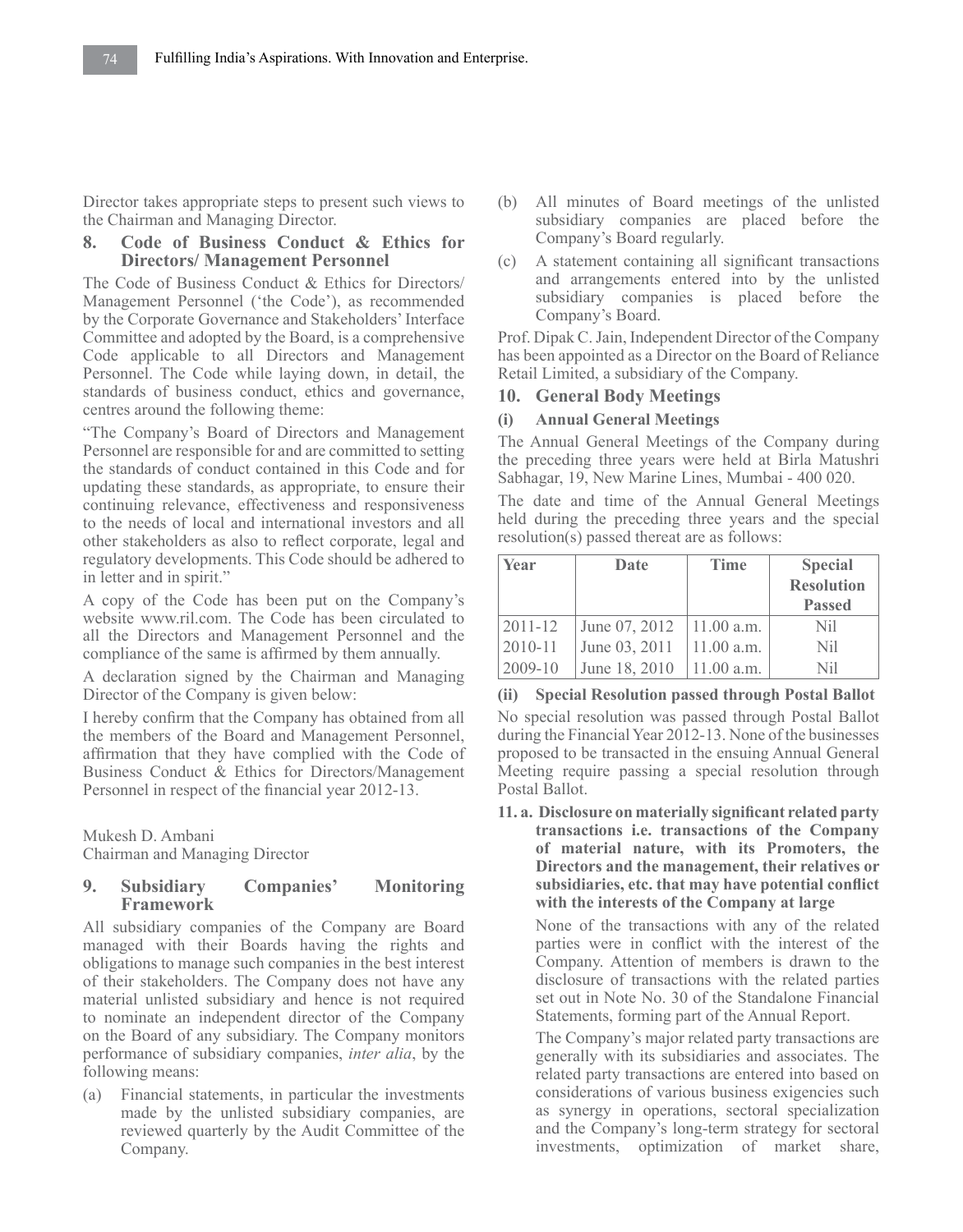profitability, legal requirements, liquidity and capital resources of subsidiaries and associates.

All related party transactions are negotiated on arms length basis and are intended to further the interests of the Company.

 **b. Details of non-compliance by the Company, penalties, strictures imposed on the Company by Stock Exchanges or SEBI, or any other statutory authority, on any matter related to capital markets, during the last three years.**

There has been no instance of non-compliance by the Company on any matter related to capital markets during the last three years and hence no penalties or strictures have been imposed on the Company by the Stock Exchanges or SEBI or any other statutory authority.

However, SEBI has issued Show Cause Notices in the last three years in connection with (i) sale of shares of erstwhile Reliance Petroleum Limited; (ii) the allotment of equity shares of the Company to certain companies against detachable warrants attached to privately placed debentures issued by the Company and (iii) disclosure of Earnings Per Share and diluted Earnings Per Share in the filing with the Stock Exchanges in respect of shares against warrants issued in April, 2007. The Company has submitted its reply for the same.

### **12. Means of Communication**

- (i) **Quarterly Results:** Quarterly Results of the Company are published in 'Financial Express'/'Indian Express' and 'Navshakti' and are displayed on the Company's website www.ril.com.
- (ii) **News Releases, Presentations, etc.:** Official news releases and Official Media Releases are sent to the Stock Exchanges.
- (iii) **Presentations to Institutional Investors / Analysts:** Detailed Presentations are made to Institutional Investors and Financial Analysts, on the unaudited quarterly financial results as well as the annual audited financial results of the Company. These presentations are also uploaded on the Company's website www.ril.com.
- (iv) **Website:** The Company's website www.ril.com contains a separate dedicated section 'Investor Relations' where shareholders information is available. The Annual Report of the Company is also available on the website in a user-friendly and downloadable form.
- (v) **Annual Report:** Annual Report containing, *inter alia*, Audited Annual Accounts, Consolidated Financial Statements, Directors' Report, Auditors'

Report and other important information is circulated to members and others entitled thereto. The Management's Discussion and Analysis (MD&A) Report forms part of the Annual Report and is displayed on the Company's website www.ril.com.

- (vi) **Chairman's Communique:** Printed copy of the Chairman's Speech is distributed to all the shareholders at the Annual General Meetings. The same is also placed on the website of the Company and sent to the Stock Exchanges.
- (vii) **Reminder to Investors:** Reminders for unclaimed shares, unpaid dividend/unpaid interest redemption amount on debentures are sent to the shareholders/debenture holders as per records every year.
- (viii) **Corporate Filing and Dissemination System (CFDS):** The CFDS portal jointly owned, managed and maintained by BSE and NSE is a single source to view information filed by listed companies. All disclosures and communications to BSE & NSE are filed electronically through the CFDS portal and hard copies of the said disclosures and correspondence are also filed with the Stock Exchanges.
- (ix) **NSE Electronic Application Processing System (NEAPS):** The NEAPS is a web based application designed by NSE for corporates. All periodical compliance filings like shareholding pattern, corporate governance report, media releases, etc. are filed electronically on NEAPS.
- (x) **BSE Corporate Compliance & Listing Centre (the "Listing Centre")**: The Listing Centre of BSE is a web based application designed by BSE for corporates. All periodical compliance filings like shareholding pattern, corporate governance report, media releases, etc. are also filed electronically on the Listing Centre.
- (xi) **SEBI Complaints Redress System (SCORES):**  The investor complaints are processed in a centralized web based complaints redress system. The salient features of this system are: Centralised database of all complaints, online upload of Action Taken Reports (ATRs) by the concerned companies and online viewing by investors of actions taken on the complaint and its current status.
- (xii) **Designated Exclusive email-id:** The Company has designated the following email-ids exclusively for investor servicing:
	- (a) For queries on Annual Report investor\_relations@ril.com
	- (b) For queries in respect of shares in physical mode- rilinvestor@karvy.com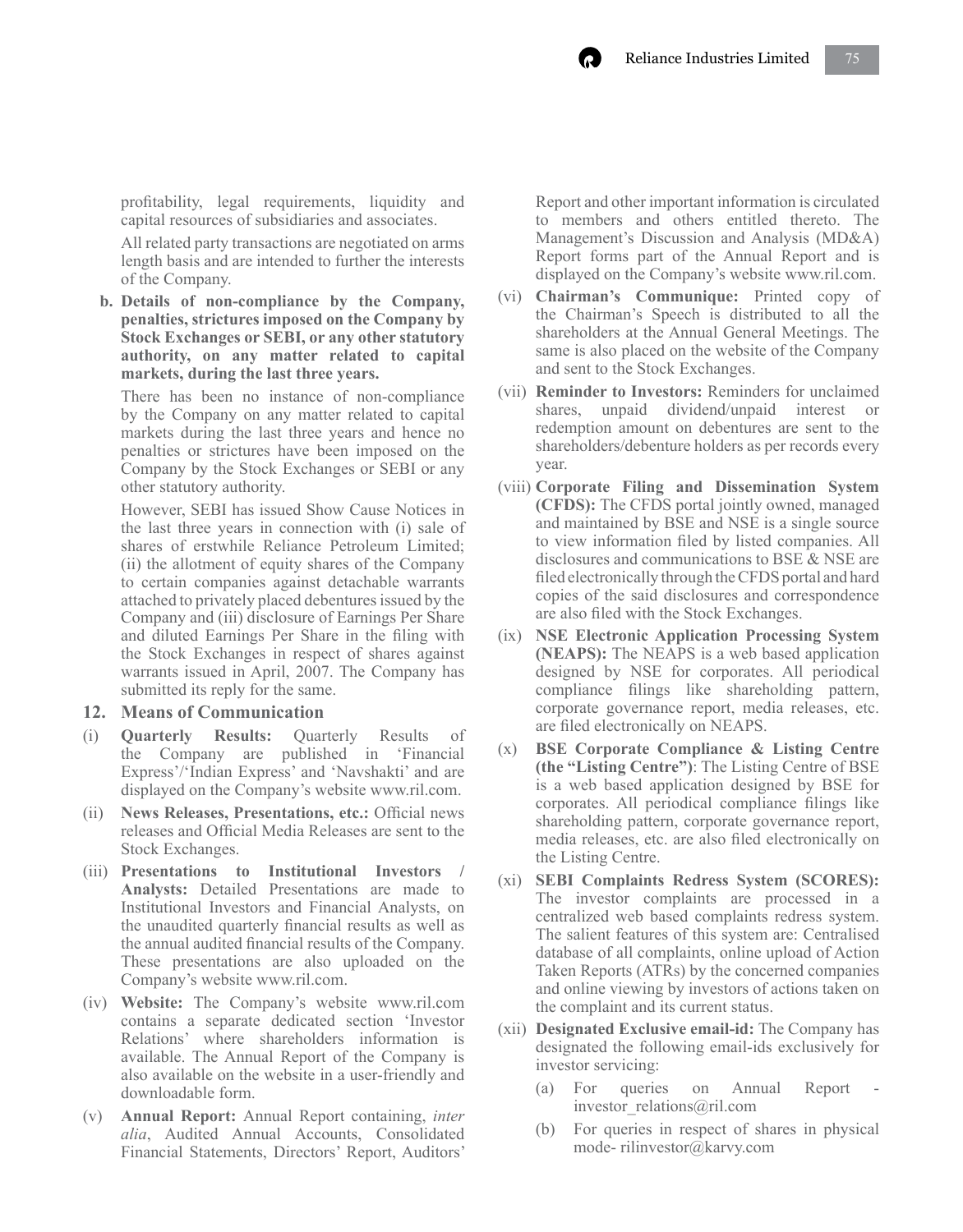(xiii) **Shareholders' Feedback Survey:** The Company had sent feedback forms seeking shareholders' views on various matters relating to investor services and the Annual Report 2011-12. The feedback received from the shareholders was placed before the Shareholders'/Investors' Grievance Committee.

#### **13. General Shareholder Information**

#### **(i) Company Registration Details**

The Company is registered in the State of Maharashtra, India. The Corporate Identity Number (CIN) allotted to the Company by the Ministry of Corporate Affairs (MCA) is L17110MH1973PLC019786.

- **(ii) Annual General Meeting** (Day, Date, Time and Venue): Thursday, June 06, 2013 at 11.00 a.m. Birla Matushri Sabhagar, 19, New Marine Lines, Mumbai 400 020
- **(iii) Financial Year:** April 1, 2013 to March 31, 2014
- **(iv) Financial Calendar (tentative) Results for the quarter ending: June 30, 2013 -** Third week of July, 2013 **September 30, 2013** - Third week of October, 2013 **December 31, 2013** - Third week of January, 2014 **March 31, 2014** - Third week of April, 2014 **Annual General Meeting** - June, 2014

# **(v) Date of Book Closure** Tuesday, May 14, 2013 to Saturday, May 18, 2013 (both days inclusive) for payment of dividend.

- **(vi) Dividend Payment Date** Credit/dispatch of dividend warrants between June 7, 2013 and June 13, 2013.
- **(vii) Listing on Stock Exchanges**
	- **A) Equity Shares**

# **(i) BSE Limited (BSE)**

 Phiroze Jeejeebhoy Towers, Dalal Street, Mumbai 400 001 Scrip Code 500325

 **(ii) National Stock Exchange of India Limited (NSE)**

> ''Exchange Plaza", Bandra-Kurla Complex, Bandra (E), Mumbai 400 051 Trading Symbol - RELIANCE EQ ISIN : INE002A01018

**B) Global Depository Receipts (GDRs)**

### **(i) Listing**

Luxembourg Stock Exchange,

11, Avenue de la Porte-Neuve,

 $L - 2227$ , Luxembourg.

 Also traded on International Order Book System (London Stock Exchange) and PORTAL System (NASD, USA) Trading Symbol RILYP, CUSIP 759470107

 **(ii) Overseas Depository**

 The Bank of New York Mellon Corporation 101, Barclay Street, New York, NY 10286 USA

 **(iii) Domestic Custodian**

 ICICI Bank Limited, Empire Complex, E7/F7, 1st Floor, 414, Senapati Bapat Marg, Lower Parel, Mumbai 400 013

### **C) Debt Securities**

- (i) The Wholesale Debt Market (WDM) Segment of BSE & NSE.
- (ii) **Debenture Trustees**
	- (a) Axis Bank Limited Axis House, C-2, Wadia International Centre, Pandurang Budhkar Marg, Worli, Mumbai 400 025
	- (b) IDBI Trusteeship Services Limited Asian Building, Ground Floor, 17, R. Kamani Marg, Ballard Estate, Mumbai 400 001
	- (c) Axis Trustee Services Limited Axis House, 2nd Floor, Wadia International Centre, Pandurang Budhkar Marg, Worli, Mumbai 400 025
- **D) Payment of Listing Fees:** Annual listing fee for the year 2013-14 has been paid by the Company to BSE and NSE. Annual maintenance and listing agency fee for the calendar year 2013 has been paid by the Company to the Luxembourg Stock Exchange.
- **E) Payment of Depository Fees:** Annual Custody/ Issuer fee for the year 2013-14 has been paid by the Company to NSDL and CDSL.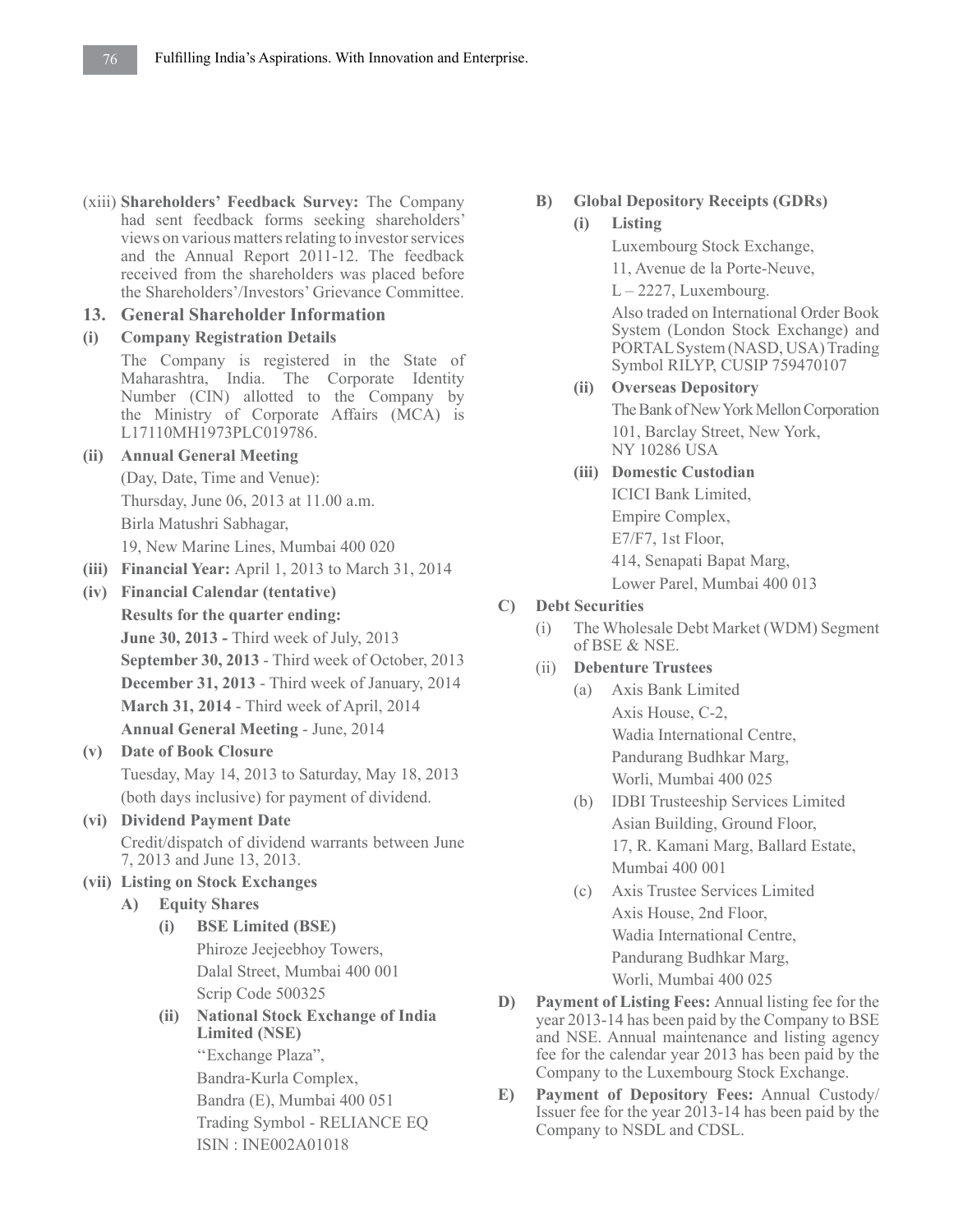|  |  | (viii) Stock Market Price Data |  |  |
|--|--|--------------------------------|--|--|
|--|--|--------------------------------|--|--|

| <b>Month</b>     | <b>National Stock Exchange (NSE)</b>   |                            | <b>BSE Limited (BSE)</b>      |                                        |  |
|------------------|----------------------------------------|----------------------------|-------------------------------|----------------------------------------|--|
|                  |                                        | $(\ln \bar{z})$ per share) | $(\ln \bar{\tau})$ per share) |                                        |  |
|                  | Month's High Price   Month's Low Price |                            |                               | Month's High Price   Month's Low Price |  |
| April 2012       | 762.90                                 | 723.70                     | 762.40                        | 724.05                                 |  |
| May 2012         | 751.40                                 | 673.05                     | 750.90                        | 671.00                                 |  |
| June 2012        | 742.95                                 | 673.40                     | 742.50                        | 673.50                                 |  |
| <b>July 2012</b> | 746.10                                 | 706.65                     | 745.00                        | 707.30                                 |  |
| August 2012      | 824.90                                 | 730.55                     | 824.95                        | 730.50                                 |  |
| September 2012   | 881.60                                 | 760.05                     | 881.00                        | 760.10                                 |  |
| October 2012     | 862.00                                 | 682.35                     | 860.40                        | 792.35                                 |  |
| November 2012    | 814.90                                 | 761.10                     | 814.55                        | 761.00                                 |  |
| December 2012    | 849.80                                 | 789.75                     | 849.40                        | 789.60                                 |  |
| January 2013     | 955.00                                 | 836.25                     | 954.80                        | 836.30                                 |  |
| February 2013    | 901.00                                 | 805.75                     | 900.60                        | 805.80                                 |  |
| March 2013       | 869.40                                 | 764.40                     | 869.00                        | 765.00                                 |  |

**(ix) Share Price Performance in comparison to broad based indices – BSE Sensex and NSE Nifty as on March 31, 2013**

|            |            |               | BSE (% Change) NSE (% Change)       |              |  |
|------------|------------|---------------|-------------------------------------|--------------|--|
|            | <b>RIL</b> | <b>Sensex</b> | <b>RIL</b>                          | <b>Nifty</b> |  |
| FY 2012-13 | $3.40\%$   | 8.23%         | $3.34\%$                            | 7.31%        |  |
| 2 years    | $-26.16%$  | $-3.13\%$     | $-26.33\%$                          | $-2.59%$     |  |
| 3 years    | 43.99%     | 7.46%         | 43.90%                              | 8.26%        |  |
| 5 years    |            |               | $-31.67\%$ 20.40% $-31.78\%$ 20.02% |              |  |

**(x) Registrars and Transfer Agents** Karvy Computershare Private Limited

Plot No.17-24, Vittal Rao Nagar, Madhapur, Hyderabad - 500 081. Tel:+91 40-44655070-5099 Toll Free No.18004258998 Fax +91 40-23114087 e-mail: rilinvestor@karvy.com Website: www.karvy.com

**(xii) A) Distribution of Shareholding as on March 31, 2013**

List of Investor Service Centres of Karvy Computershare Private Limited is available on the website of the Company www.ril.com.

### **(xi) Share Transfer System**

Share transfers are processed and share certificates duly endorsed are returned within a period of 7 days from the date of receipt, subject to the documents being valid and complete in all respects. The Board has delegated the authority for approving transfer, transmission, etc. of the Company's securities to the Managing Director and/or Company Secretary. A summary of transfer/transmission of securities of the Company so approved by the Managing Director/Company Secretary is placed at every Board meeting / Shareholders'/Investors' Grievance Committee. The Company obtains from a Company Secretary in Practice half-yearly certificate of compliance with the share transfer formalities as required under Clause 47(c) of the Listing Agreement and files a copy of the said certificate with the Stock Exchanges.

| Category | <b>Category of shareholder</b>                       |              | Number of Total number of As a percentage |              |
|----------|------------------------------------------------------|--------------|-------------------------------------------|--------------|
| code     |                                                      | shareholders | shares                                    | of $(A+B+C)$ |
| (A)      | <b>Shareholding of Promoter and Promoter</b>         |              |                                           |              |
|          | <b>Group</b>                                         |              |                                           |              |
| (1)      | Indian                                               | $70*$        | 146 39 41 357                             | 45.34        |
| (2)      | Foreign                                              |              |                                           | 0.00         |
|          | Total Shareholding of Promoter and Promoter<br>Group | $70*$        | 146 39 41 357                             | 45.34        |
| (B)      | <b>Public Shareholding</b>                           |              |                                           |              |
|          | Institutions                                         | 2 1 0 5      | 92 87 66 000                              | 28.77        |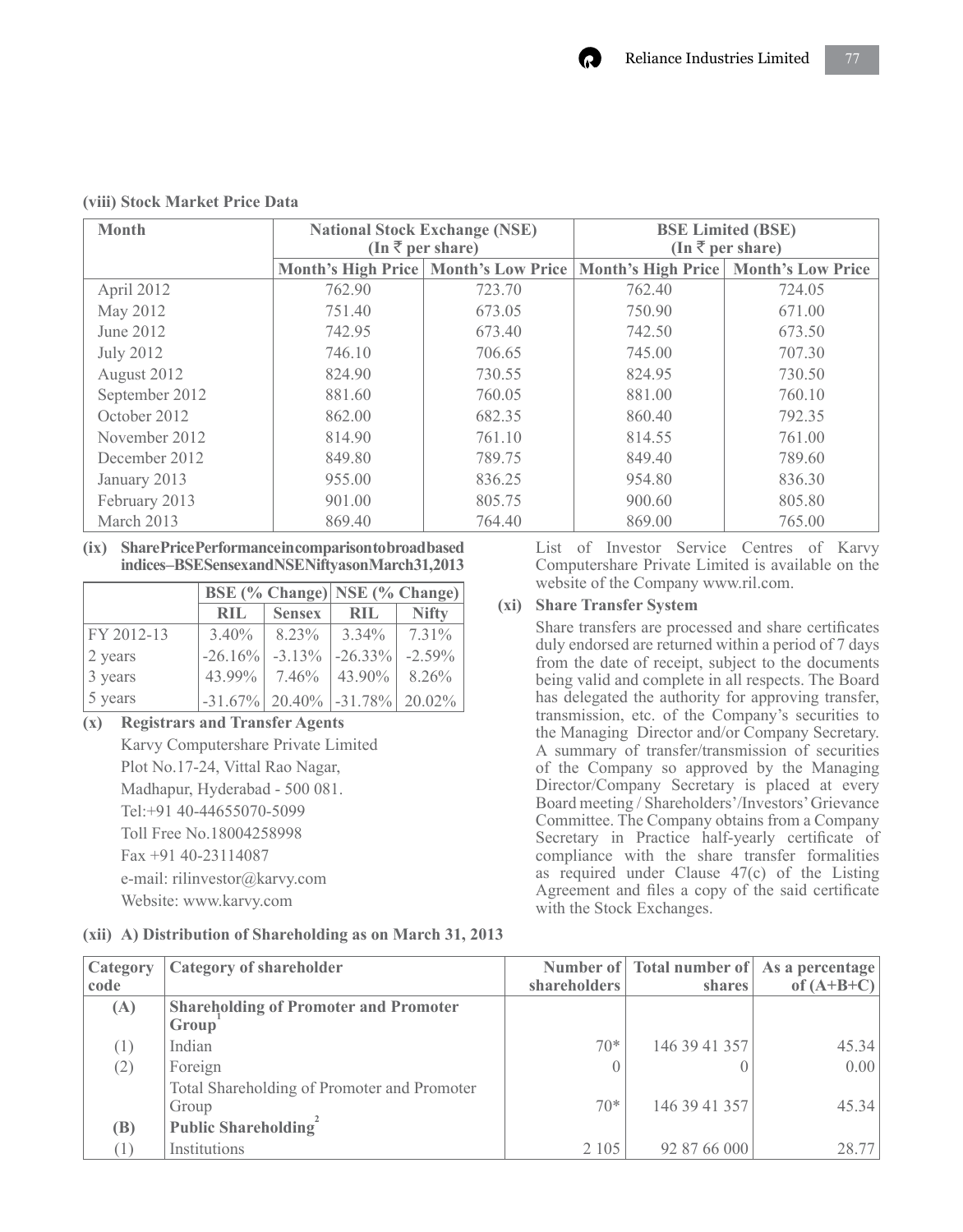| Category<br>code | Category of shareholder                                                                    | shareholders | Number of Total number of As a percentage<br>shares | of $(A+B+C)$ |
|------------------|--------------------------------------------------------------------------------------------|--------------|-----------------------------------------------------|--------------|
| (2)              | Non-institutions                                                                           | 31 59 658    | 72 18 49 105                                        | 22.36        |
|                  | <b>Total Public Shareholding</b>                                                           | 31 61 763    | 165 06 15 105                                       | 51.13        |
| (C)              | Shares held by Custodians and against which<br><b>Depository Receipts have been issued</b> |              |                                                     |              |
| (1)              | Promoter and Promoter Group                                                                |              |                                                     | 0.00         |
| (2)              | Public                                                                                     |              | 11 41 06 920                                        | 3.53         |
|                  | TOTAL $(A) + (B)$                                                                          | 31 61 834    | 322 86 63 382                                       | 100.00       |

1 For definitions of "Promoter Shareholding" and "Promoter Group", refer to Clause 40A of Listing Agreement.

2 For definition of "Public Shareholding", refer to Clause 40A of Listing Agreement.

\*As per disclosure under regulation 30(2) of the Securities and Exchange Board of India (Substantial Acquisition of Shares and Takeovers) Regulations, 2011, furnished by the promoters.

# **B) Shareholding Pattern by Size as on March 31, 2013**

| Sl. No.     | <b>Category (Shares)</b> | <b>Holders</b> | <b>Shares</b> | % of Total<br><b>Shares</b> |
|-------------|--------------------------|----------------|---------------|-----------------------------|
|             | Up to $500$              | 30 31 891      | 20 45 98 535  | 6.34                        |
| ◠           | $501 - 1000$             | 77 105         | 5 41 61 190   | 1.68                        |
| ζ           | $1001 - 2000$            | 32 706         | 4 53 63 129   | 1.41                        |
| 4           | $2001 - 3000$            | 8 5 7 4        | 2 08 93 273   | 0.65                        |
|             | $3001 - 4000$            | 3 5 8 9        | 1 24 60 936   | 0.39                        |
| 6           | $4001 - 5000$            | 1983           | 89 38 531     | 0.28                        |
|             | $5001 - 10000$           | 3 1 7 3        | 2 18 89 392   | 0.68                        |
| 8           | $10001 - 20000$          | 1 1 3 4        | 1 58 75 206   | 0.49                        |
| $\mathbf Q$ | Above 20000              | 1679           | 284 44 83 190 | 88.10                       |
|             | <b>TOTAL</b>             | 31 61 834      | 322 86 63 382 | 100.00                      |

### **C) Build up of Equity Share Capital**

| <b>Sl. No.</b> | Particulars                                         | <b>Allotment Date</b> | No. of Shares |
|----------------|-----------------------------------------------------|-----------------------|---------------|
|                | Subscribers to Memorandum                           | October 19, 1975      | 1 100         |
| $\overline{2}$ | Shareholders of Reliance Textile Industries Limited | May 9, 1977           | 59 50 000     |
|                | (Merged with the Company)                           |                       |               |
| 3              | Conversion of Loan                                  | September 28, 1979    | 9 40 000      |
| $\overline{4}$ | Rights Issue - I                                    | December 31,1979      | 6 47 8 32     |
| 5              | Bonus Issue - I                                     | September 19, 1980    | 45 23 359     |
| 6              | Debenture Series I Conversion                       | December 31, 1980     | 8 40 5 7 5    |
|                | Consolidation of Fractional Coupon Shares           | May 15,1981           | 24 673        |
| 8              | Conversion of Loan                                  | June 23, 1981         | 2 43 200      |
| 9              | Conversion of Loan                                  | September 22, 1981    | 1 40 800      |
| 10             | Rights Issue II                                     | October 6, 1981       | 23 80 518     |
| 11             | Debenture Series II Conversion                      | December 31, 1981     | 8 42 5 29     |
| 12             | Debenture Series I Conversion Phase II              | December 31, 1981     | 27 168        |
| 13             | Shareholders of Sidhpur Mills Co Limited            | April 12, 1982        | 81 059        |
|                | (Merged with the Company)                           |                       |               |
| 14             | Rights Issue II NRI                                 | June 15, 1982         | 774I          |
| 15             | Debenture Series III Conversion                     | August 31, 1982       | 19 20 000     |
| 16             | Rights Issue II                                     | September 9, 1982     | 41            |
| 17             | Shareholders of Sidhpur Mills Co Limited            | December 29, 1982     | 1942          |
|                | (Merged with the Company) II                        |                       |               |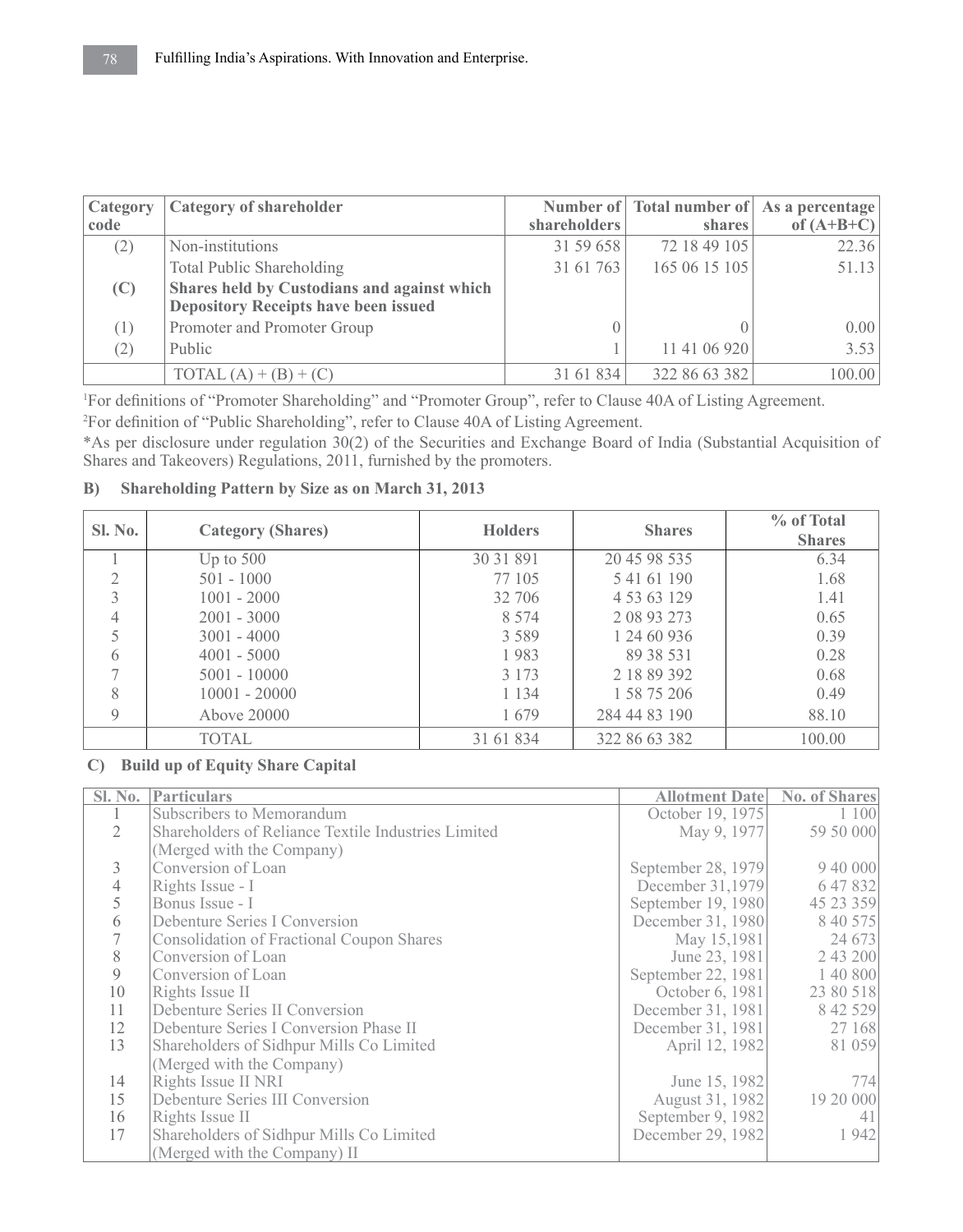| $\overline{\text{SL No.}}$ | Particulars                                                 | <b>Allotment Date</b> | <b>No. of Shares</b> |
|----------------------------|-------------------------------------------------------------|-----------------------|----------------------|
| 18                         | Bonus Issue-II                                              | September 30, 1983    | 11139564             |
| 19                         | Shareholders of Sidhpur Mills Co Limited                    | September 30, 1983    | 371                  |
|                            | (Merged with the Company) III                               |                       |                      |
| 20                         | Debenture Series IV Conversion                              | September 30, 1983    | 64 00 000            |
| 21                         | Shareholders of Sidhpur Mills Co Limited                    | April 5, 1984         | 617                  |
|                            | (Merged with the Company) IV                                |                       |                      |
| 22                         | Shareholders of Sidhpur Mills Co Limited                    | June 20, 1984         | 50                   |
|                            | (Merged with the Company) V                                 |                       |                      |
| 23                         | Debenture Series I Conversion                               | October 1, 1984       | 97 66 783            |
| 24                         |                                                             |                       |                      |
|                            | Debenture Series II Conversion                              | December 31, 1984     | 2 16 571             |
| 25                         | Shareholders of Sidhpur Mills Co Limited                    | January 31, 1985      | 91                   |
|                            | (Merged with the Company) VI                                |                       |                      |
| 26                         | Consolidation of Fractional Coupon Shares                   | April 30, 1985        | 45 005               |
| 27                         | Debenture Series E Conversion                               | April 30, 1985        | 53 33 333            |
| 28                         | Debenture Series III Conversion                             | July 5,1985           | 52 835               |
| 29                         | Debenture Series IV Conversion                              | December 17, 1985     | 42 871               |
| 30                         | Shareholders of Sidhpur Mills Co Limited                    | December 31, 1985     | 106                  |
|                            | (Merged with the Company) VII                               |                       |                      |
| 31                         | Consolidation of Fractional Coupon Shares                   | December 31, 1985     | 610                  |
| 32                         | Shareholders of Sidhpur Mills Co Limited                    | November 15, 1986     | 40 284               |
|                            | (Merged with the Company) VIII                              |                       |                      |
| 33                         | Shareholders of Sidhpur Mills Co Limited                    | April 1, 1987         | 169                  |
|                            | (Merged with the Company) IX                                |                       |                      |
| 34                         | Debenture Series G Conversion                               | August 1, 1987        | 6 60 30 100          |
| 35                         | Rights Issue III                                            | February 4, 1988      | 3 15 71 695          |
| 36                         | Debenture Series G Conversion                               | February 4, 1988      | 29 35 380            |
| 37                         | Shareholders of Sidhpur Mills Co Limited                    | June 2, 1988          | 25                   |
|                            | (Merged with the Company) X                                 |                       |                      |
| 38                         |                                                             |                       | 10                   |
|                            | Shareholders of Sidhpur Mills Co Limited                    | October 31, 1988      |                      |
|                            | (Merged with the Company) XI                                |                       |                      |
| 39                         | Shareholders of Sidhpur Mills Co Limited                    | November 29, 1990     | 322                  |
|                            | (Merged with the Company) XII                               |                       |                      |
| 40                         | Shareholders of Sidhpur Mills Co Limited                    | May 22, 1991          | 46                   |
|                            | (Merged with the Company) XIII                              |                       |                      |
| 41                         | Shareholders of Sidhpur Mills Co Limited                    | October 10, 1991      | 25                   |
|                            | (Merged with the Company) XIV                               |                       |                      |
| 42                         | Euro Issue GDR-I                                            | June 3, 1992          | 1 84 00 000          |
| 43                         | Shareholders of Sidhpur Mills Co Limited                    |                       | 4060                 |
|                            | (Merged with the Company)                                   |                       |                      |
| 44                         | Shareholders of Reliance Petrochemicals Limited             | December 4, 1992      | 7 49 42 763          |
|                            | (Merged with the Company)                                   |                       |                      |
| 45                         | Loan Conversion                                             | July 7, 1993          | 3 16 6 67            |
| 46                         | Debenture Series H Conversion                               | August 26, 1993       | 3 64 60 000          |
| 47                         | Warrant Conversion (Debenture Series F)                     | August 26, 1993       | 1 03 16 092          |
| 48                         | Euro Issue GDR II                                           | February 23, 1994     | 2 55 32 000          |
| 49                         | Loan Conversion                                             | March 1, 1994         | 18 38 950            |
| 50                         | Warrant Conversion (Debenture Series J)                     | August 3, 1994        | 87 40 000            |
| 51                         | Private Placement of Shares                                 | October 21, 1994      | 2 45 45 450          |
| 52                         | Conversion of Reliance Petrochemicals Limited Debentures    | December 22, 1994     | 75 472               |
| 53                         | Shareholders of Reliance Polypropylene Limited and Reliance | March 16, 1995        | 9 9 5 7 5 9 1 5      |
|                            | Polyethylene Limited (Merged with the Company)              |                       |                      |
| 54                         | Warrants Conversion                                         | March 10, 1995        | 74 80 000            |
| 55                         | Conversion of 3.5% ECB Due 1999 I                           | May 24, 1997          | 544                  |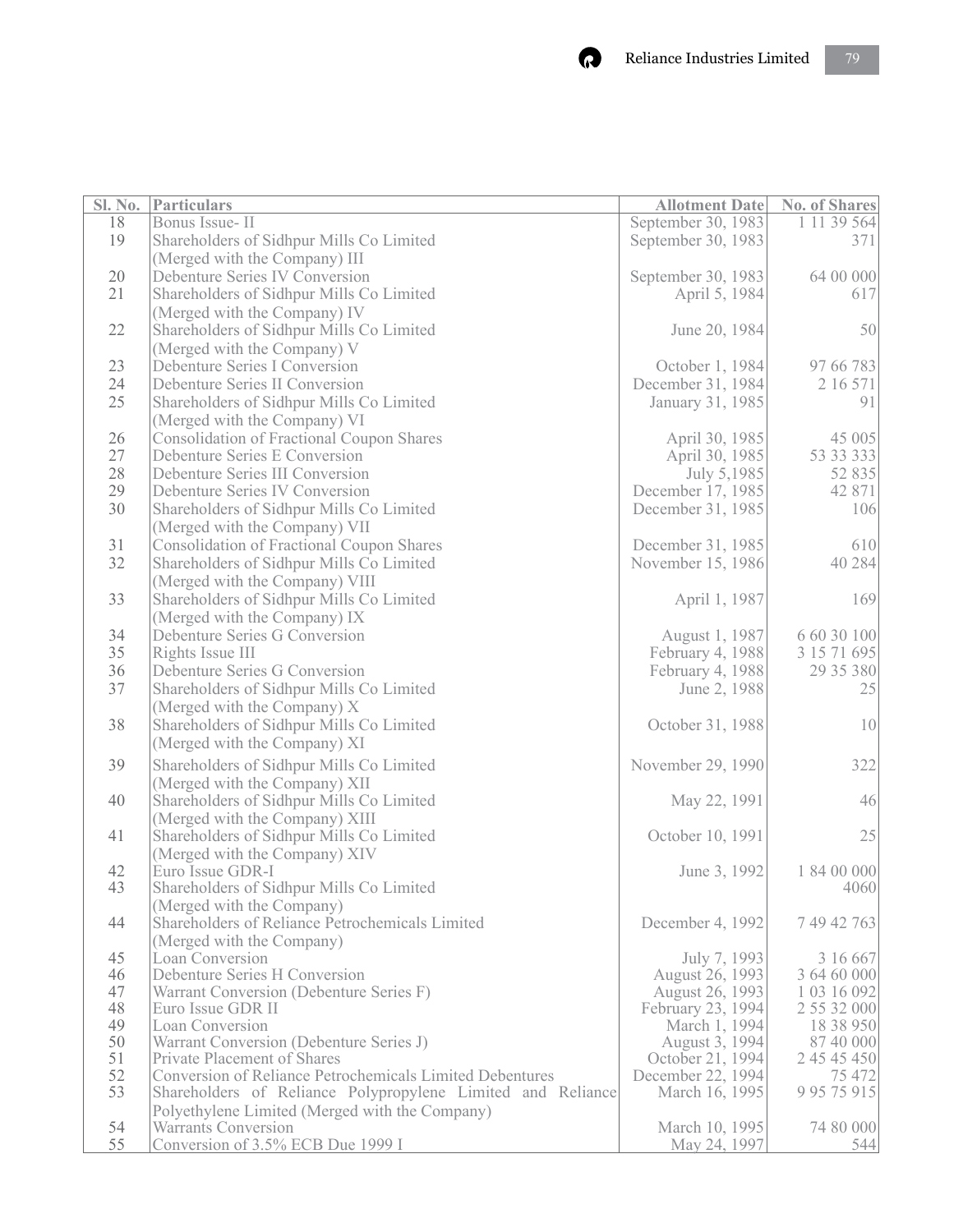| Sl. No. | Particulars                                                      | <b>Allotment Date</b> | No. of Shares  |
|---------|------------------------------------------------------------------|-----------------------|----------------|
| 56      | Conversion of 3.5% ECB Due 1999 II                               | July 11, 1997         | 13 31 042      |
| 57      | Conversion of 3.5% ECB Due 1999 III                              | July 22, 1997         | 6 05 068       |
| 58      | Conversion of 3.5% ECB Due 1999 IV                               | September 13, 1997    | 18 64 766      |
| 59      | Conversion of 3.5% ECB Due 1999 V                                | October 22, 1997      | 18 15 755      |
| 60      | Conversion of 3.5% ECB Due 1999 VI                               | November 4, 1997      | 1 03 475       |
| 61      | Bonus Issue III                                                  | December 20, 1997     | 46 60 90 452   |
| 62      | Conversion of 3.5% ECB Due 1999 VII                              | December 4, 1997      | 15 68 499      |
| 63      | Conversion of 3.5% ECB Due 1999 VIII                             | September 27, 1999    | 7624           |
| 64      | Conversion of Warrants                                           | January 12, 2000      | 12 00 00 000   |
| 65      | Shareholders of Reliance Petroleum Limited                       | October 23, 2002      | 34 26 20 509   |
|         | (Merged with the Company)                                        |                       |                |
| 66      | Shareholders of Indian Petrochemicals Corporation Limited        | October 13, 2007      | 6 01 40 560    |
|         | (Merged with the Company)                                        |                       |                |
| 67      | <b>Exercise of Warrants</b>                                      | October 3, 2008       | 12 00 00 000   |
| 68      | ESOS - Allotment                                                 | Various dates in      | 1 49 632       |
|         |                                                                  | $2008 - 09$           |                |
| 69      | Shareholders of Reliance Petroleum Limited                       | September 30, 2009    | 6 92 52 623    |
|         | (Merged with the Company)                                        |                       |                |
| 70      | Bonus Issue IV                                                   | November 28,2009      | 1 62 67 93 078 |
| 71      | ESOS - Allotment                                                 | Various dates in      | 5 30 4 26      |
|         |                                                                  | $2009 - 10$           |                |
| 72      | ESOS - Allotment                                                 | Various dates in      | 29 99 648      |
|         |                                                                  | $2010 - 11$           |                |
| 73      | $ESOS - Allotment$                                               | Various dates         | 13 48 763      |
|         |                                                                  | in 2011-12            |                |
| 74      | <b>ESOS</b> - Allotment                                          | February 22, 2013     | 186891         |
|         | Less: Shares bought back and extinguished on January 24, 2005    |                       | $-2869495$     |
|         | Less: Shares bought back and extinguished from February 08, 2012 |                       | $-46246280$    |
|         | to January 22, 2013                                              |                       |                |
|         |                                                                  |                       |                |
|         | <b>Total Equity as on March 31, 2013</b>                         |                       | 322 86 63 382  |

#### **(xiii) Corporate Benefits to Investors**

### **a. Dividend Declared for the last 10 Years**

| <b>Financial Year</b> | <b>Dividend</b>          | <b>Dividend</b> |
|-----------------------|--------------------------|-----------------|
|                       | <b>Declaration</b>       | per Share*      |
| $2002 - 03$           | June 16, 2003            | 5               |
| $2003 - 04$           | June 24, 2004            | 5.25            |
| 2004-05               | August 03, 2005          | 7.5             |
| 2005-06               | June 27, 2006            | 10              |
| 2006-07               | March 10, 2007           | 11              |
| 2007-08               | June 12, 2008            | 13              |
| 2008-09               | October 7, 2009          | 13              |
| $2009 - 10$           | June 18, 2010            |                 |
|                       | $-post$ bonus issue 1:1) |                 |
| 2010-11               | June 03, 2011            | 8               |
| $2011 - 12$           | June 07, 2012            | 8.5             |

\* *Share of paid-up value of* `*10 per share.*

**Note:** Dividend of  $\bar{\mathbf{\xi}}$  9.00 per share, recommended by the Directors on April 16, 2013, is subject to declaration by the shareholders at the ensuing Annual General Meeting.

#### **b. Bonus Issues of Fully Paid-up Equity Shares**

| <b>Financial Year</b> | <b>Ratio</b> |
|-----------------------|--------------|
| 1980-81               | 3:5          |
| 1983-84               | 6:10         |
| 1997-98               | $1 \cdot 1$  |
| $2009 - 10$           | $1 \cdot 1$  |

#### **c. Shares issued on Demerger**

Consequent upon the demerger of the Coal based, Gas based, Financial services and Telecommunications undertakings/businesses of the Company in December, 2005, the shareholders of the Company were allotted equity shares of the four companies, namely, Reliance Energy Ventures Limited (REVL), Reliance Natural Resources Limited (RNRL), Reliance Capital Ventures Limited (RCVL) and Reliance Communication Ventures Limited (RCoVL) in the ratio of one equity share of each of the companies for every equity share held by the shareholders except specified shareholders, in Reliance Industries Limited, as on the record date fixed for the purpose.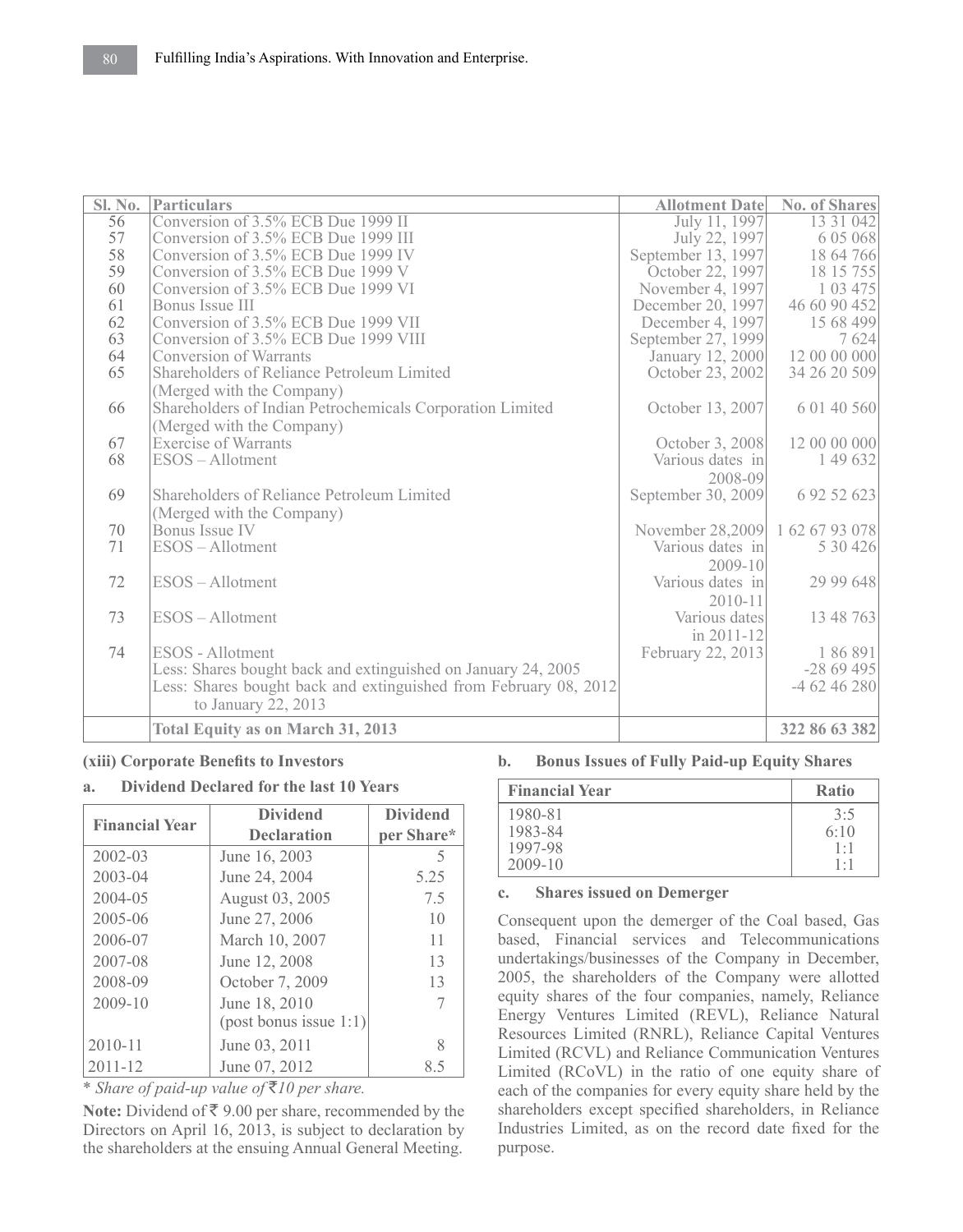Accordingly, 122,31,30,422 equity shares each of REVL, RNRL, RCVL and RCoVL were allotted on January 27, 2006.

### **(xiv) Dematerialisation of Shares**

|   | Sl. No.   Mode of Holding | $%$ age |
|---|---------------------------|---------|
|   | <b>NSDL</b>               | 95.28   |
|   | <b>CDSL</b>               | 2.30    |
| 3 | Physical                  | 2.42    |
|   | Total                     | 100.00  |

97.58% of Company's paid-up Equity Share Capital has been dematerialised upto March 31, 2013 (97.49% up to March 31, 2012). Trading in Equity Shares of the Company is permitted only in dematerialised form.

#### **(xv) Liquidity**

The Company's Equity Shares are among the most liquid and actively traded shares on the Indian Stock Exchanges. RIL shares consistently rank among the top few frequently traded shares, both in terms of the number of shares traded, as well as value. The highest trading activity is witnessed on the BSE and NSE.

Relevant data for the average daily turnover for the financial year 2012-13 is given below:

|                               | <b>BSE</b> | <b>NSE</b> | <b>Total</b> |
|-------------------------------|------------|------------|--------------|
| Shares (nos.)                 | 4 34 1 33  | 30 90 171  | 35 24 304    |
| Value (in $\bar{\tau}$ crore) | 34.32      | 244.98     | 279.30       |

[Source: This information is compiled from the data available from the websites of BSE and NSE]

## **(xvi) Outstanding GDRs / Warrants and Convertible Bonds, Conversion Date and likely impact on equity**

**(a) GDRs:** Outstanding GDRs as on March 31, 2013 represent 11,41,06,920 equity shares constituting 3.53% of the paid-up Equity Share Capital of the Company. Each GDR represents two underlying equity shares in the Company. GDR is not a specific time-bound instrument and can be surrendered at any time and converted into the underlying equity shares in the Company. The shares so released in favor of the investors upon surrender of GDRs can either be held by the investors concerned in their name or sold off in the Indian secondary markets for cash. To the extent of the shares so sold in Indian markets, GDRs can be reissued under the available head room.

### **RIL GDR Program - Important Information**

RIL GDRs are listed at Luxembourg Stock Exchange. GDRs are traded on International Order Book (IOB) of London Stock Exchange. GDRs are also traded amongst Qualified Institutional Investors in the Portal System of NASD, USA.

RIL GDRs are exempted securities under US Securities Law. RIL GDR program has been established under Rule 144A and Regulation S of the US Securities Act, 1933. Reporting is done under the exempted route of Rule 12g3-2(b) under the US Securities Exchange Act, 1934.

The Bank of New York Mellon is the Depository and ICICI Bank Limited is the Custodian of all the Equity Shares underlying the GDRs issued by the Company.

**RIL GDR Price Movement over last 1 year**



**(b) Employee Stock Options:** The Company has not granted any Options during the financial year 2012-13.

Members may refer to the disclosures set out under Annexure I to the Directors' Report with regard to particulars of Employees' Stock Options.

### **(xvii) Plant Locations**

#### **Allahabad**

A/10-A/27, UPSIDC Industrial Area P. O. T.S.L. Allahabad - 211 010, Uttar Pradesh, India.

#### **Barabanki**

Dewa Road, P.O. Somaiya Nagar Barabanki - 225 123, Uttar Pradesh, India.

## **Dahej**

P. O. Dahej, Taluka: Vagra, Dist: Bharuch - 392 130, Gujarat, India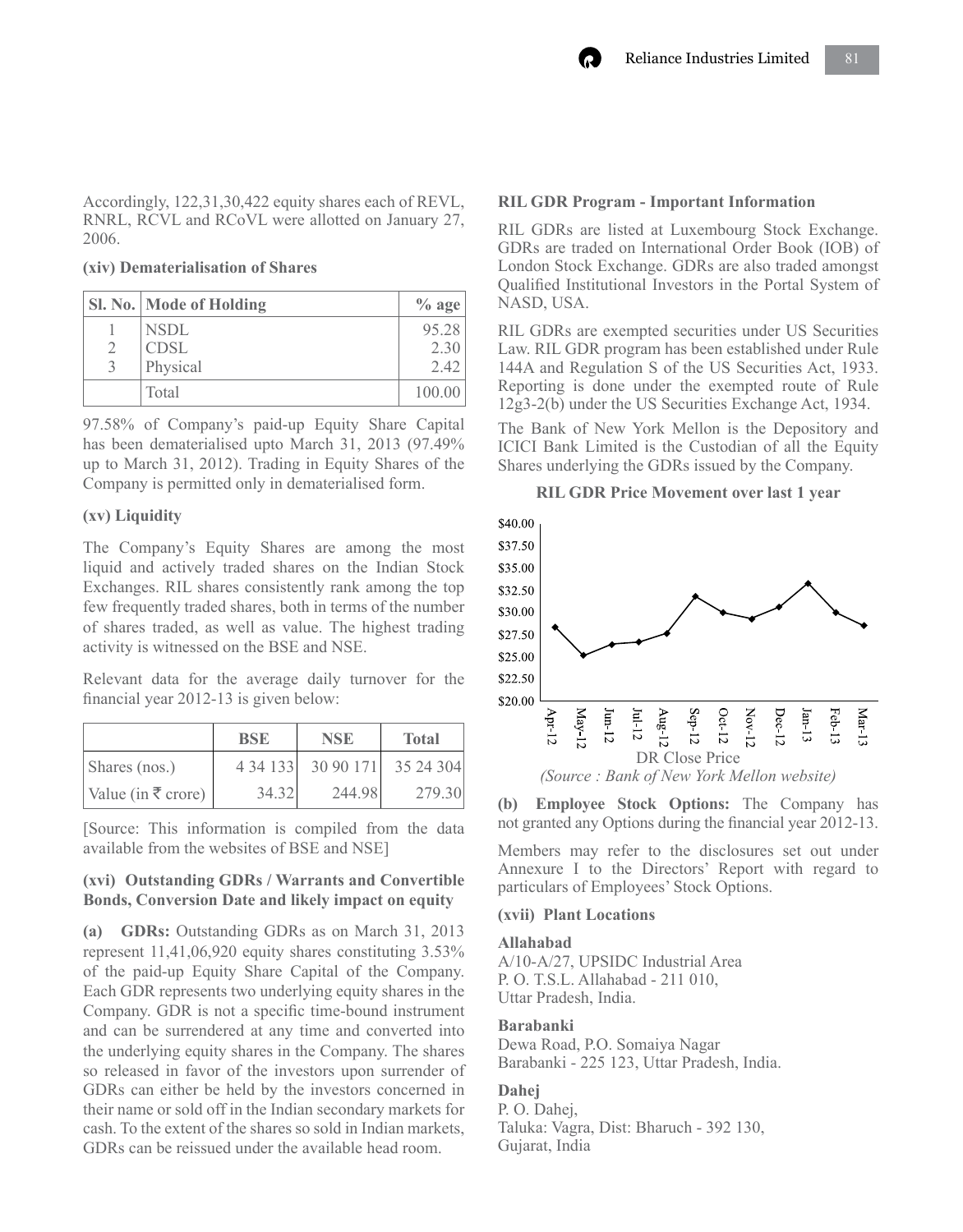### **Gadimoga**

Tallarevu Mandal East Godavari District Gadimoga – 533 463, Andhra Pradesh, India

### **Hazira**

Village Mora, P.O. Bhatha, Surat Hazira Road, Surat - 394 510, Gujarat, India.

#### **Hoshiarpur**

Dharamshala Road, V.P.O. Chohal District Hoshiarpur - 146 024, Punjab, India.

#### **Jamnagar**

Village Meghpar/Padana, Taluka Lalpur Jamnagar - 361 280, Gujarat, India.

#### **Jamnagar SEZ Unit**

Village Meghpar/Padana, Taluka Lalpur Jamnagar - 361 280, Gujarat, India.

#### **Nagothane**

Nagothane Manufacturing Division P. O. Petrochemicals Township Nagothane - 402 125, Roha Taluka, Dist. Raigad, Maharashtra, India.

#### **Nagpur**

Village Dahali, Mouda Ramtek Road Tehsil Mouda – 441 104, District Nagpur Maharashtra, India.

#### **Naroda**

103/106, Naroda Industrial Estate, Naroda, Ahmedabad - 382 330, Gujarat, India.

#### **Patalganga**

B-1 to B-5 & A3, MIDC Industrial Area, P.O. Rasayani, Patalganga – 410 220, Dist. Raigad Maharashtra, India.

#### **Silvassa**

342, Kharadpada, Naroli, Near Silvassa Union Territory of Dadra & Nagar Haveli - 396 235, India.

#### **Vadodara**

P. O. Petrochemicals Vadodara - 391 346, Gujarat, India.

#### **Oil & Gas Blocks**

Panna Mukta, Tapti, NEC-OSN-97/2, KG-DWN-98/3, GS-OSN-2000/1, CY-PR-DWN-2001/3, CYDWN-2001/2, KG-DWN-2003/1, CB-ONN-2003/1, KG-DWN-2004/4, MN-DWN-2004/1, MN-DWN-2004/2 and KG-DWN-2005/2.

#### **CBM Blocks**

SP (West) – CBM – 2001/1, SP (East) – CBM – 2001/1

#### **(xviii) Address for Correspondence**

**(a) Investor Correspondence For Shares/Debentures held in Physical form** Karvy Computershare Private Limited Plot No.17-24, Vittal Rao Nagar, Madhapur, Hyderabad - 500 081. Tel:+91 40-44655070-5099 Toll Free No.18004258998 Fax +91 40-23114087 e-mail: rilinvestor@karvy.com Website: www.karvy.com

> **For Shares/Debentures held in Demat form** Investors' concerned Depository Participant(s) and /or Karvy Computershare Private Limited.

## **(b) Any query on Annual Report** Shri S. Sudhakar Vice President, Corporate Secretarial Reliance Industries Limited, 3rd Floor, Maker Chambers IV, 222, Nariman Point, Mumbai 400 021. e-mail: investor\_relations@ril.com

### **(xix) Transfer of unpaid/unclaimed amounts to Investor Education and Protection Fund**

During the year under review, the Company has credited  $\bar{\xi}$  6.53 crore, lying in the unpaid / unclaimed dividend account, to the Investor Education and Protection Fund (IEPF) pursuant to Section 205C of the Companies Act, 1956 read with the Investor Education and Protection Fund (Awareness and Protection of Investors) Rules, 2001.

The cumulative amount transferred to IEPF up to March 31, 2013 is  $\bar{x}$  99.27 crore.

Pursuant to the provisions of Investor Education and Protection Fund (Uploading of information regarding unpaid and unclaimed amounts lying with companies) Rules, 2012, the Company has uploaded the details of unpaid and unclaimed amounts lying with the Company as on June 07, 2012 (date of last Annual General Meeting) on the website of the Company (www.ril.com), as also on the Ministry of Corporate Affairs website.

#### **(xx) Equity Shares in the Suspense Account**

In terms of Clause 5A(I) and Clause 5A(II) of the Listing Agreement, the Company reports the following details in respect of equity shares lying in the suspense accounts which were issued in demat form and physical form, respectively: